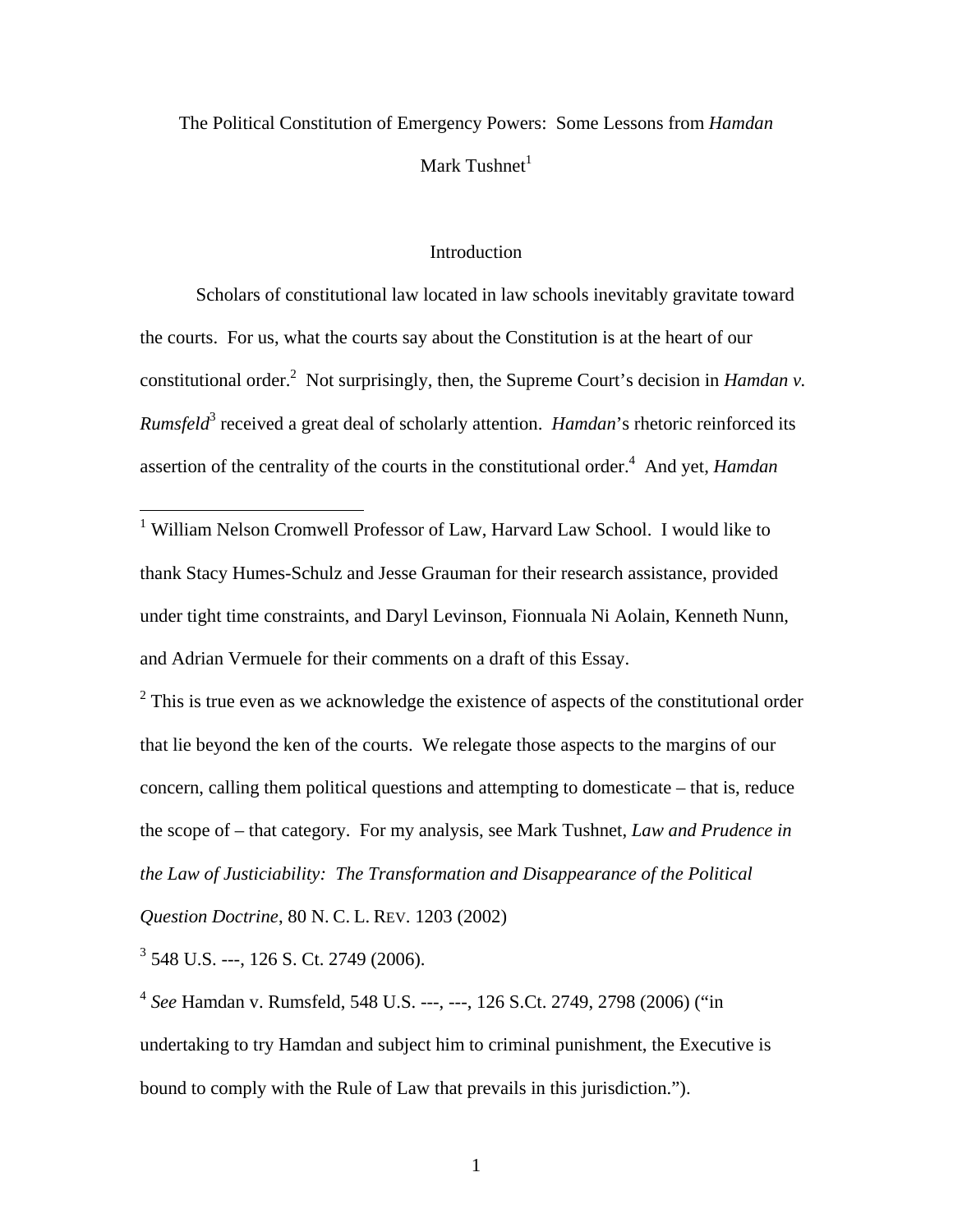may be more important for what it says about the *political* aspects of the constitutional order. On analysis, *Hamdan* changed the political dynamics associated with the law of emergency powers without changing the legal terrain (as conventionally understood) one whit.<sup>5</sup> In doing so the decision – and, more important, the political reaction to the decision – helps us understand the way in which the constitutional law of emergency powers is (primarily) political rather than legal.

The *substantive* law of emergency powers specifies what the executive can do to whom when there are rationally indisputable major threats to the continued stable

<span id="page-1-0"></span><sup>–&</sup>lt;br><sup>5</sup> Eric Posner & Adrian Vermeule, Terror in the Balance: Security, Liberty, AND THE COURTS 272 (forthcoming 2007), describe *Hamdan* as a decision handed down "after the emergency has run its course." It would follow, I think, that *Hamdan* does not shed light on the judicially constructed law of emergency powers *during* emergencies (although it still might shed light on the political constitution of emergency powers during emergencies). Posner and Vermeule make their observation in the service of a broader argument that courts are quite deferential to executive decision-making power during emergencies and less deferential when emergencies have ended. Their other examples involve situations in which there is some reasonable marker for the emergency's termination, such as a surrender or armistice. In the absence of such a marker, determining when "the emergency has run its course" is a matter of judgment, and Posner and Vermeule's judgment seems to me driven as much by the conclusion they seek to support as by any independent evidence.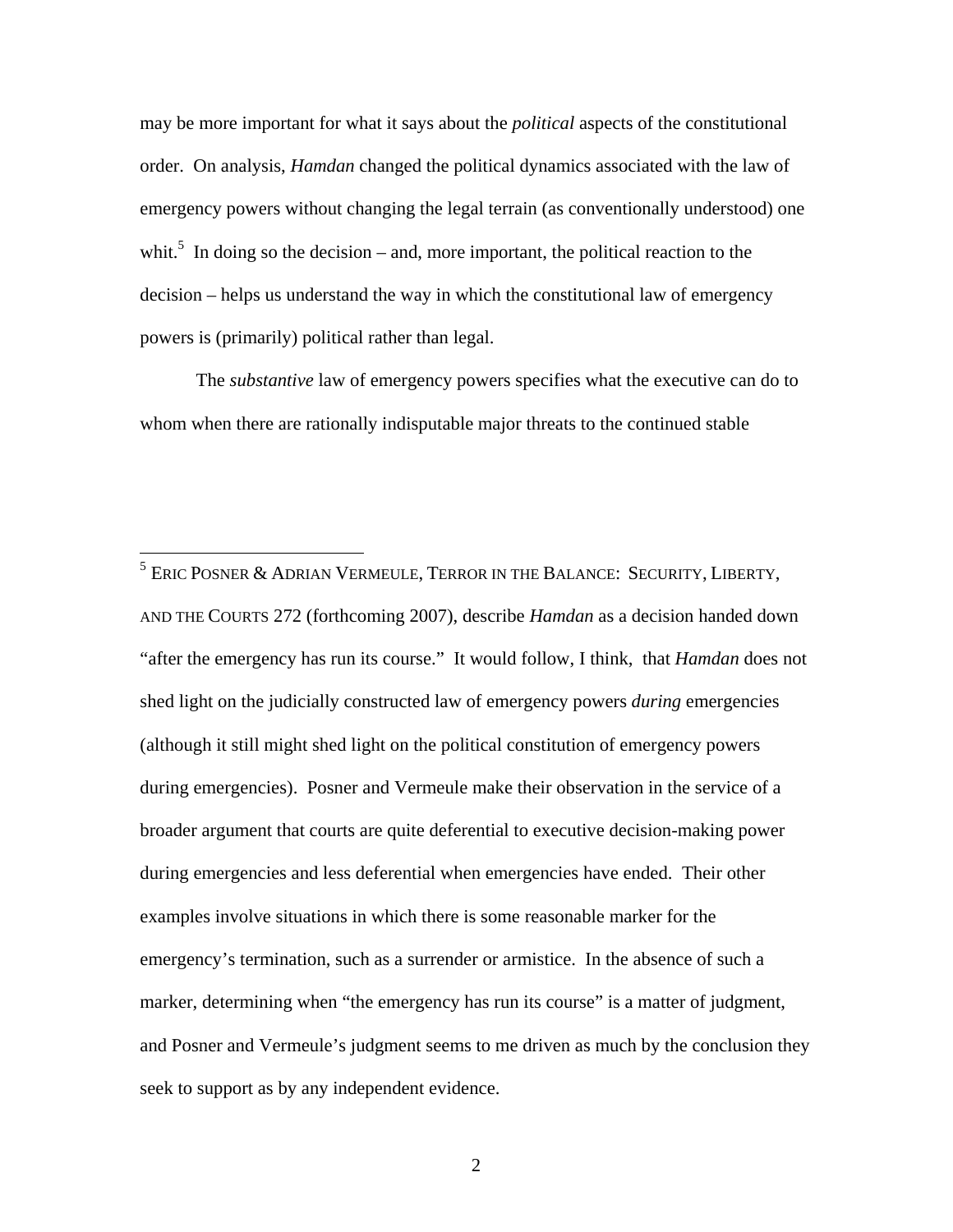operation of a democratic nation's political and social order.<sup>[6](#page-2-0)</sup> My argument turns on the proposition, not difficult to establish in my view, that *Hamdan* deals solely with the *procedural* law of emergency powers, that is, with the mechanisms by which the executive obtains substantive authorities. All that *Hamdan* holds is that no statute authorized the President to establish military tribunals with the characteristics laid out in the President's order, to try persons held as unlawful combatants.<sup>[7](#page-2-1)</sup> Without a statute authorizing such tribunals, the Court held, the President could establish only tribunals with characteristics that satisfied the requirements of Common Article 3 of the Geneva Conventions.<sup>[8](#page-2-2)</sup> It is apparent on the face of the *Hamdan* opinions—that is, Justice John Paul Stevens's majority opinion on most issues, his plurality opinion on another, and Justice Anthony Kennedy's opinion concurring in the result on the latter—that Congress could authorize the creation of the tribunals the President had created, without running into any objections expressly identified in *Hamdan*. [9](#page-2-3)

<span id="page-2-0"></span> $6$  I use this definition to exclude from the subject, as I believe proper, questions that arise from the exercise of power during what Kim Lane Scheppele calls "small emergencies." *See* Kim Lane Scheppele, *Small Emergencies*, 40 GA. L. REV. 835 (2006). In doing so, I do not mean to suggest that examination of the legal order in small emergencies cannot illuminate our understanding of the legal order during larger ones.

<span id="page-2-1"></span> $7$  126 S.Ct. at 2775.

 $\overline{a}$ 

<span id="page-2-2"></span> $8$  Id. at 2786. Put another way, according to the Court existing statutes prohibited the President from creating commissions that did not satisfy those requirements.

<span id="page-2-3"></span>9 As I discuss below, *Hamdan* did not rule out the possibility that there might be *other* objections to tribunals with the characteristics of those created by the President.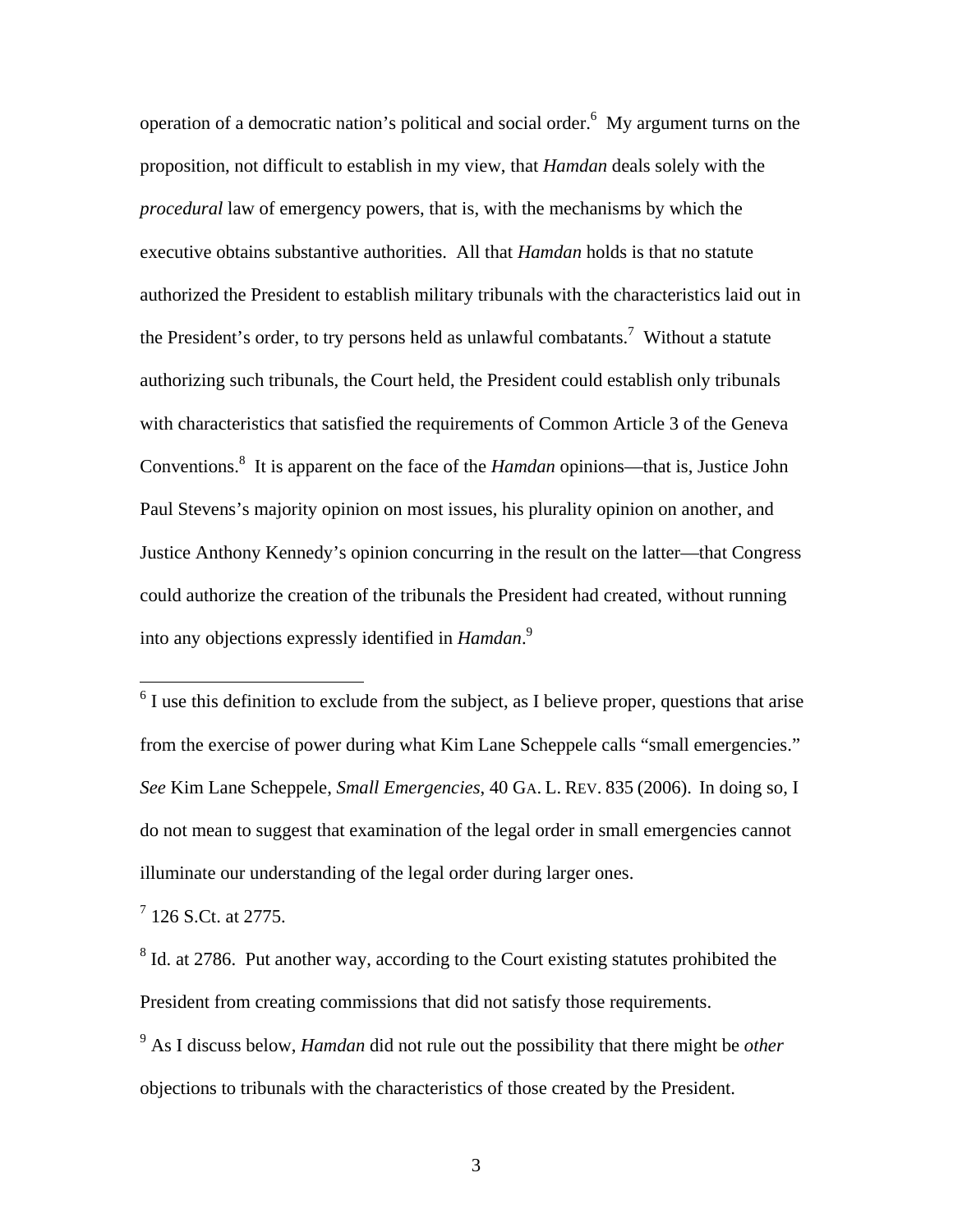What *Hamdan* did, of course, was to change one aspect of the status quo.<sup>10</sup> After the decision as before, the President could have used existing court-martial procedures as the basis for the rules governing trials of unlawful combatants. But after the decision, unlike the situation before it, the President had to obtain congressional authorization for the creation of military tribunals that departed from the requirements of the Uniform Code of Military Justice and, perhaps, Common Article  $3<sup>11</sup>$  Initially, the administration appeared to believe that doing so would be relatively simple. It turned out to be a bit more complicated, and for reasons that illuminate what I call the political constitution of emergency powers.

I. *HAMDAN* IN THE SUPREME COURT

 $\overline{a}$ 

<span id="page-3-0"></span>10 I focus in this Essay on the relation between *Hamdan* and the issue of military commissions. By giving the President an incentive to press forward with legislative proposals dealing with such commissions, *Hamdan* also provided an opportunity for the President and members of Congress to advance policy proposals only loosely related to the one specifically at issue in *Hamdan*. Put in more general terms, unsettling the status quo with respect to a single matter can sometimes unsettle issues in some roughly bounded neighborhood.

<span id="page-3-1"></span><sup>11</sup> *Cf*. Neal Kumar Katyal, Hamdan v. Rumsfeld*: The Legal Academy Goes to Practice*, 120 HARV. L. REV. 66, 95-96 (2006) (observing that the Court's decision meant that the President had to obtain a majority vote from Congress, whereas a decision in favor of the administration would have required a Congress that disagreed with the President to achieve majorities large enough to overcome a presidential veto).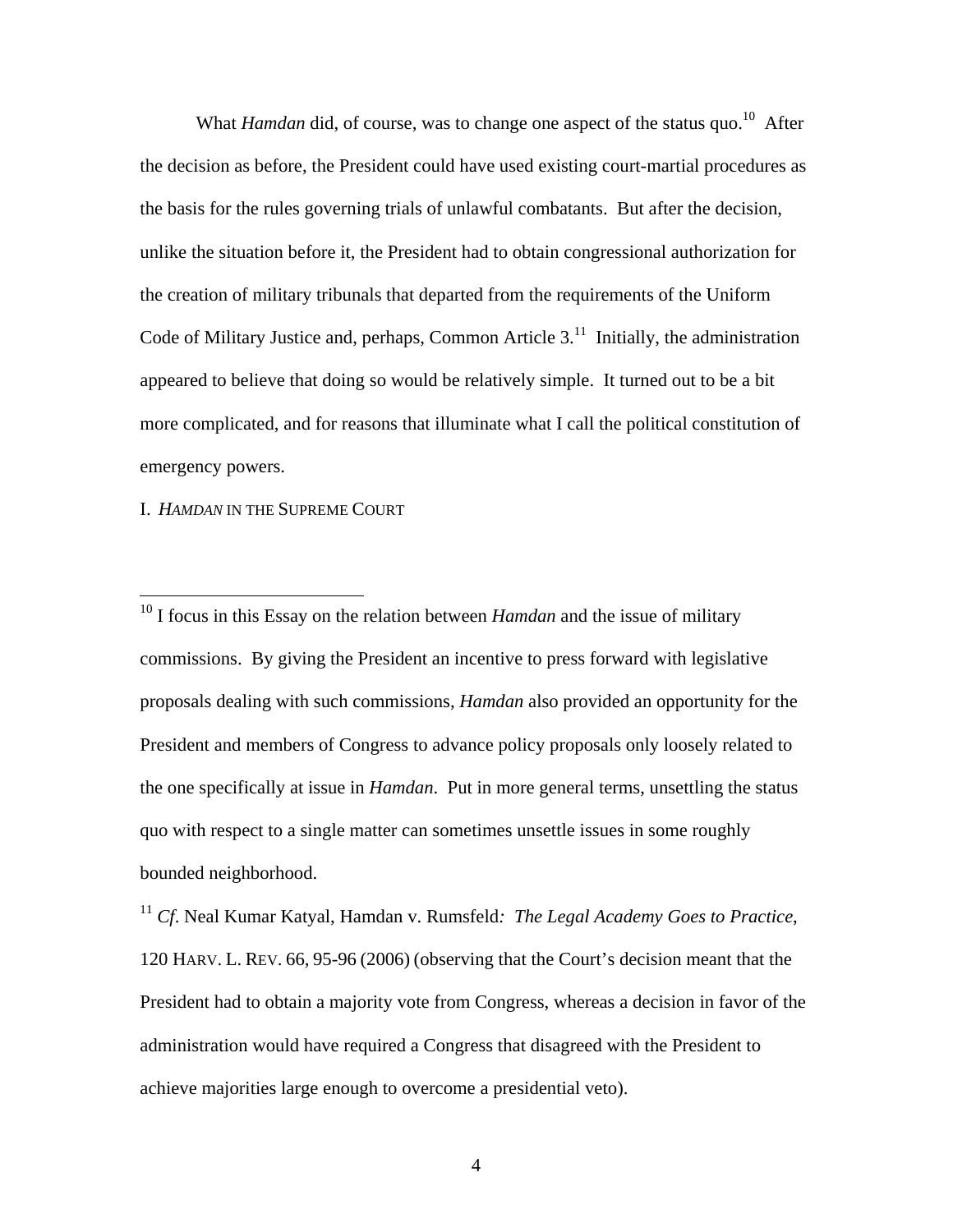The facts and holdings of *Hamdan* are well-known, and I summarize only the portion of the Court's opinion that casts light on the political constitution of emergency powers. The administration had created military tribunals that, so the Court held, did not conform to the requirement of Article 21 in the Uniform Code of Military Justice<sup>[12](#page-4-0)</sup> (UCMJ) that military tribunals of the sort involved in *Hamdan* had to comply with the requirements of the law of war. The Court held that the President lacked congressional authorization to dispense with compliance with the law of war.<sup>13</sup> The administration claimed that legislation enacted after the UCMJ—the Authorization for the Use of Military Force<sup>14</sup> (AUMF) against Al-Qaeda and those associated with it, and the Detainee Treatment Act—did provide the requisite authority. The Court disagreed. The AUMF did not "even hint[] that Congress intended to expand or alter the authorization set forth in Article 21 of the UCMJ."<sup>15</sup> Nor did the Detainee Treatment  $Act^{16}$  contain language

<span id="page-4-0"></span> $12$  10 U.S.C. § 821.

<span id="page-4-1"></span><sup>&</sup>lt;sup>13</sup> The Court did not rule that the President *could not* create such tribunals without congressional authorization, carefully noting that the President had not claimed in *Hamdan* as it reached the Supreme Court that the President had the authority to create such tribunals in the face of a congressional prohibition because of his constitutional power as Commander in Chief of the armed forces. Hamdan v.Rumsfeld, 126 S. Ct. 2749, 2774 n. 23 (2006).

<span id="page-4-2"></span><sup>14 115</sup> Stat. 224, note foll. [50 U.S.C.S. § 1541](http://www.lexis.com/research/buttonTFLink?_m=2e38dd43220975341e2634ccde0f9e3d&_xfercite=%3ccite%20cc%3d%22USA%22%3e%3c%21%5bCDATA%5b126%20S.%20Ct.%202749%5d%5d%3e%3c%2fcite%3e&_butType=4&_butStat=0&_butNum=3&_butInline=1&_butinfo=50%20USC%201541&_fmtstr=FULL&docnum=1&_startdoc=1&wchp=dGLbVlz-zSkAV&_md5=2259d824a13357af98ca13861f8f4bdf).

<span id="page-4-3"></span><sup>&</sup>lt;sup>15</sup> 126 S.Ct. at 2775.

<span id="page-4-4"></span><sup>16</sup> Detainee Treatment Act of 2005 (DTA), Pub. L. 109-148, 119 Stat. 2739.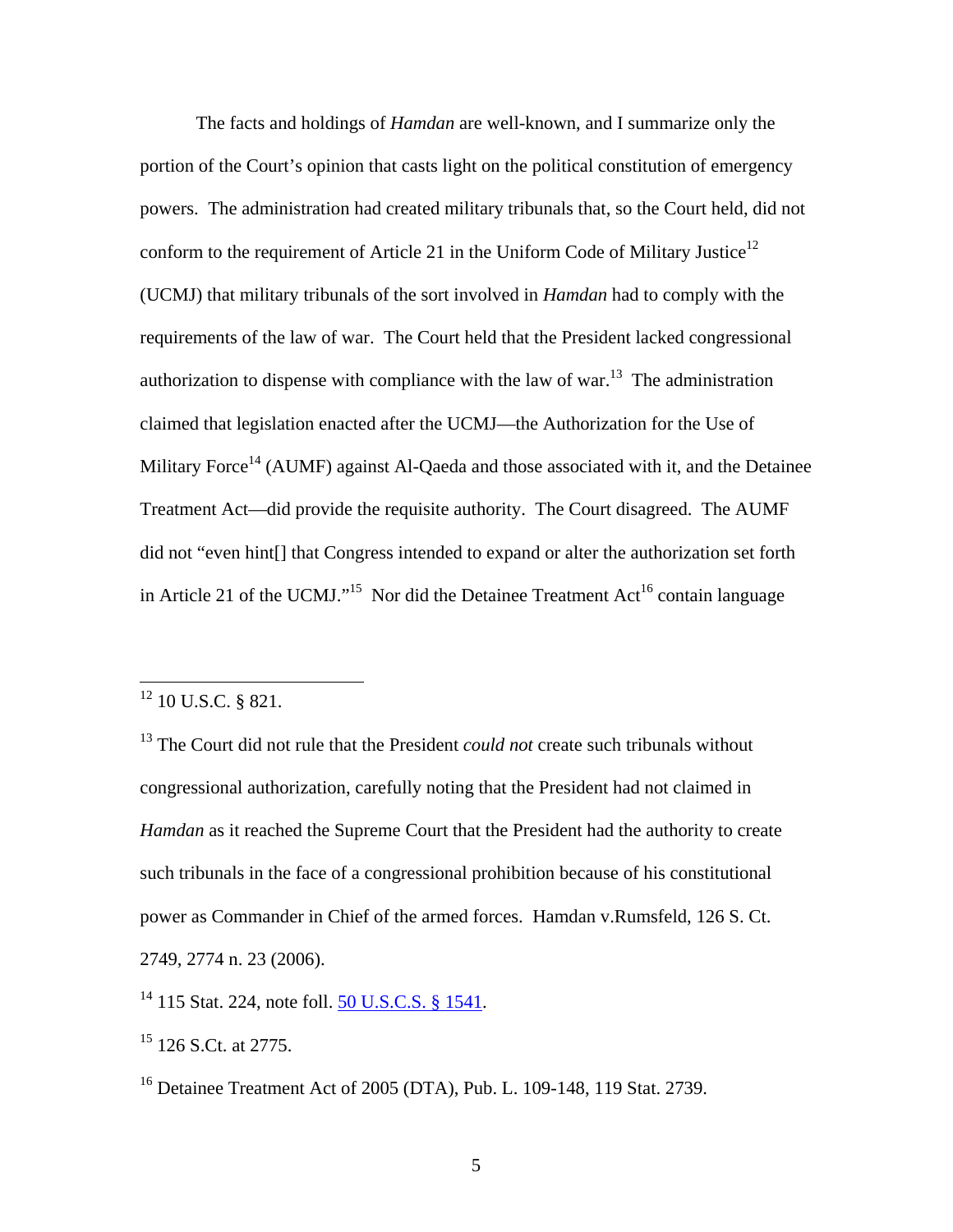bearing on the rules to be used in military tribunals; all it did was assume that such tribunals existed, and structure the process for reviewing decisions by such tribunals.<sup>[17](#page-5-0)</sup>

The next question was whether the procedures to be used in the tribunals as then structured were consistent with the UCMJ. The government relied on a provision in the UCMJ that required "rules" under the UCMJ to be "uniform insofar as practicable."<sup>18</sup> The Court held that "the 'practicability' determination the President has made is insufficient to justify variances from the procedures governing courts-martial."<sup>19</sup> The President *had* specifically found that it was impracticable to conform the rules to those in ordinary criminal trials in civilian Article III courts,  $20$  but had said nothing about the practicability of conforming the rules to those used in courts-martial. And, the Court held, the record before it, standing alone and without any presidential determination to which deference might be owed, did not show why using court-martial procedures would be impracticable. $21$ 

Legislation might not be needed to overcome this difficulty. A presidential determination of impracticability might have been sufficient. That was not true of another aspect of the case. The Court held that, according to the law of war, those in Hamdan's position—unlawful enemy combatants—were entitled to the protection of so-

<span id="page-5-3"></span> $20$  Ibid.

<span id="page-5-0"></span> $17$  126 S.Ct. at 2775.

<span id="page-5-1"></span><sup>&</sup>lt;sup>18</sup> 10 U.S.C. § 836.

<span id="page-5-2"></span> $19$  126 S.Ct. at 2791.

<span id="page-5-4"></span> $21$  126 S.Ct. at 2792.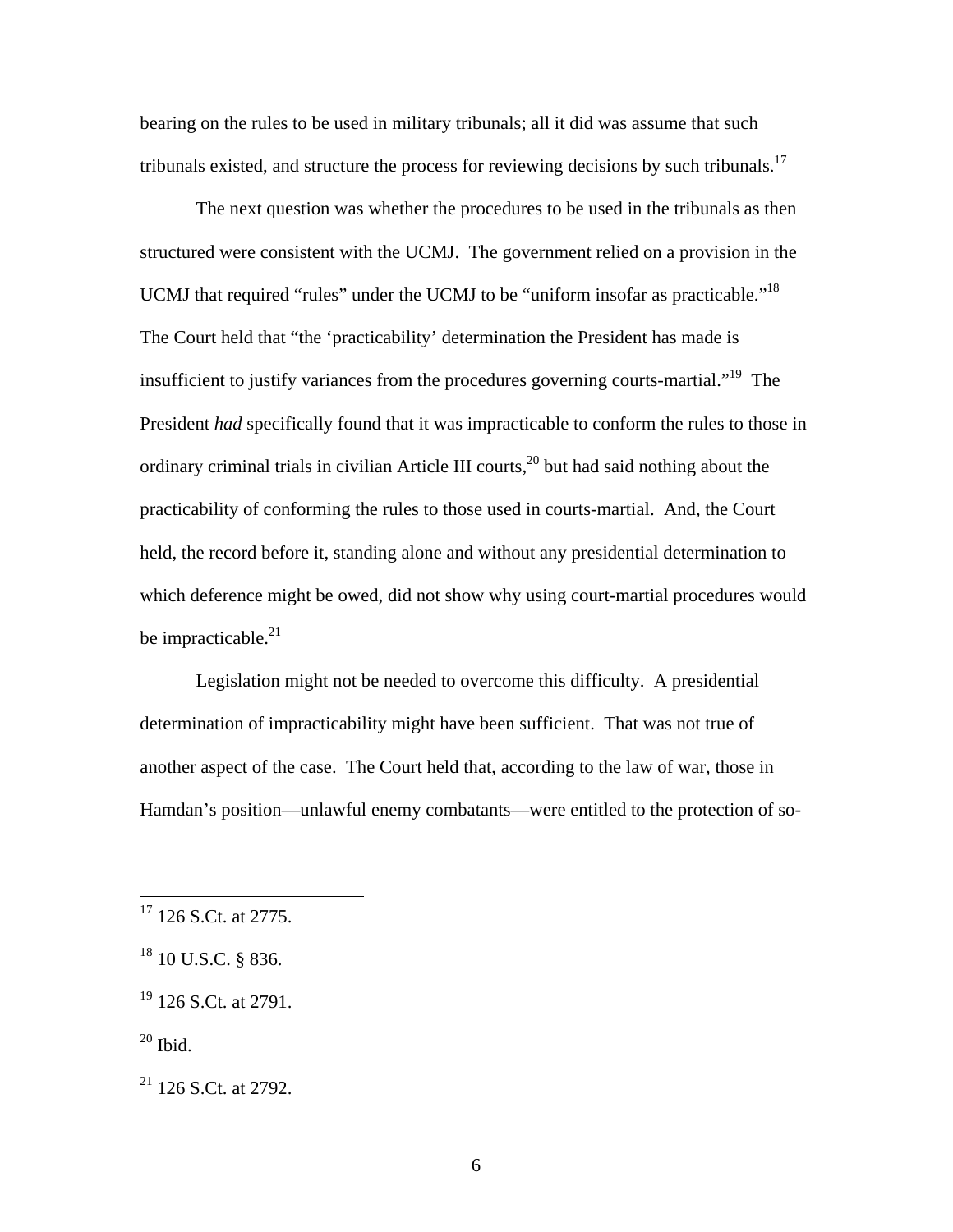called Common Article 3 of the Geneva Conventions.<sup>22</sup> That article requires, the Court held, that even such combatants must not be sentenced "without previous judgment by a regularly constituted court affording all the judicial guarantees which are recognized as indispensable by civilized peoples. $123$  The existing military tribunals were not "regularly" constituted courts," apparently because they were not created through the ordinary processes by which courts are usually created—that is, by legislation.<sup>24</sup> Here too, the "regular constitution" requirement would seem to be satisfied by legislation creating tribunals *without regard to their characteristics* or the procedures used in  $\frac{1}{\frac{1}{n}}$ . Any law would do.

What of the "indispensable" judicial guarantees? The Court held that provisions authorizing denial of access to the prisoner (or his lawyers) of evidence against him were an indispensable requirement of Common Article 3: "*[A]t least absent express statutory provision to the contrary*, information used to convict a person of a crime must be disclosed to him."<sup>25</sup> Note, though, that this requirement flowed from the UCMJ's incorporation of the law of war. Congress could displace the law of war and expressly authorize tribunals that did indeed dispense with some procedures "recognized as

 $\overline{a}$ 

<span id="page-6-0"></span> $22$  126 S.Ct. at 2795. As a domestic constitutional lawyer, I am not in a position to assess whether, as I have been told by others more expert than I, this is a strained or unusual interpretation of the scope of Common Article 3. For present purposes, all that matters is that the Court held as it did.

<span id="page-6-1"></span> $23$  126 S.Ct. at 2795.

<span id="page-6-2"></span><sup>24</sup> *Id*. at 2796.

<span id="page-6-3"></span> $25$  126 S.Ct. at 2796.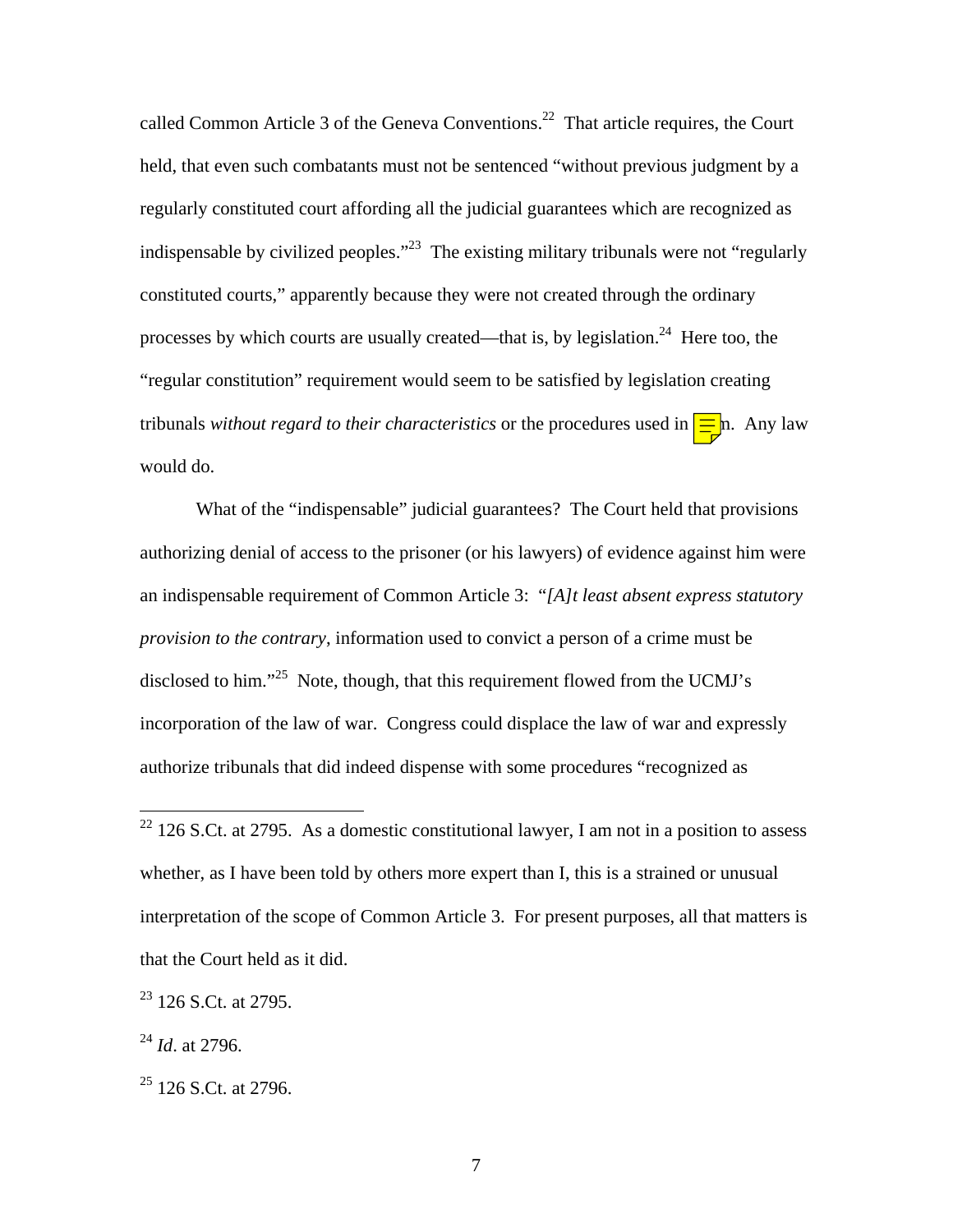indispensable by civilized  $\equiv$  ples," although one can imagine that there might be some political obstacles to doing so in terms that acknowledged the departures from such procedures: Congress would have to say that it was properly removing itself from the community of civilized peoples, and might be reluctant to do so.  $26$ 

*Hamdan*, then, turned entirely on the proposition that Congress had not authorized the President to create tribunals with characteristics that departed from those required by the law of war $\equiv$  It said nothing about what procedures, if any, the Constitution required in such tribunals. The Bush administration proposed legislation that would have authorized it to conduct tribunals different only in trivial respects from those it had devised on its own.[28](#page-7-2) Had such a statute been enacted, *Hamdan*'s holding would not threaten the tribunals' operation. Yet, the initial reaction to the administration's proposal from important political actors was quite hostile, on the asserted ground that the proposal could not survive in court. So, for example, Senator John Warner, who had served as

 $\overline{a}$ 

<span id="page-7-2"></span> $28$  For a summary of the administration's proposal, see Kate Zernike, "Crucial Senator" Says a Few Problems Remain in Bill on Terror Tribunals," N.Y. Times, Sept. 9, 2009, at A1.

<span id="page-7-0"></span> $26$  As the events played out, this concern was expressed as reluctance to state explicitly that the United States was willing to disregard its (international) obligations under the Geneva Conventions, although the Military Commissions Act does make it clear that these obligations operate only on the international level and provide no benefits directly to those tried by military commissions.

<span id="page-7-1"></span><sup>27</sup> More modestly, it is easy to read *Hamdan* as resting solely on that proposition – and, I believe, hard though not impossible to read it more substantively.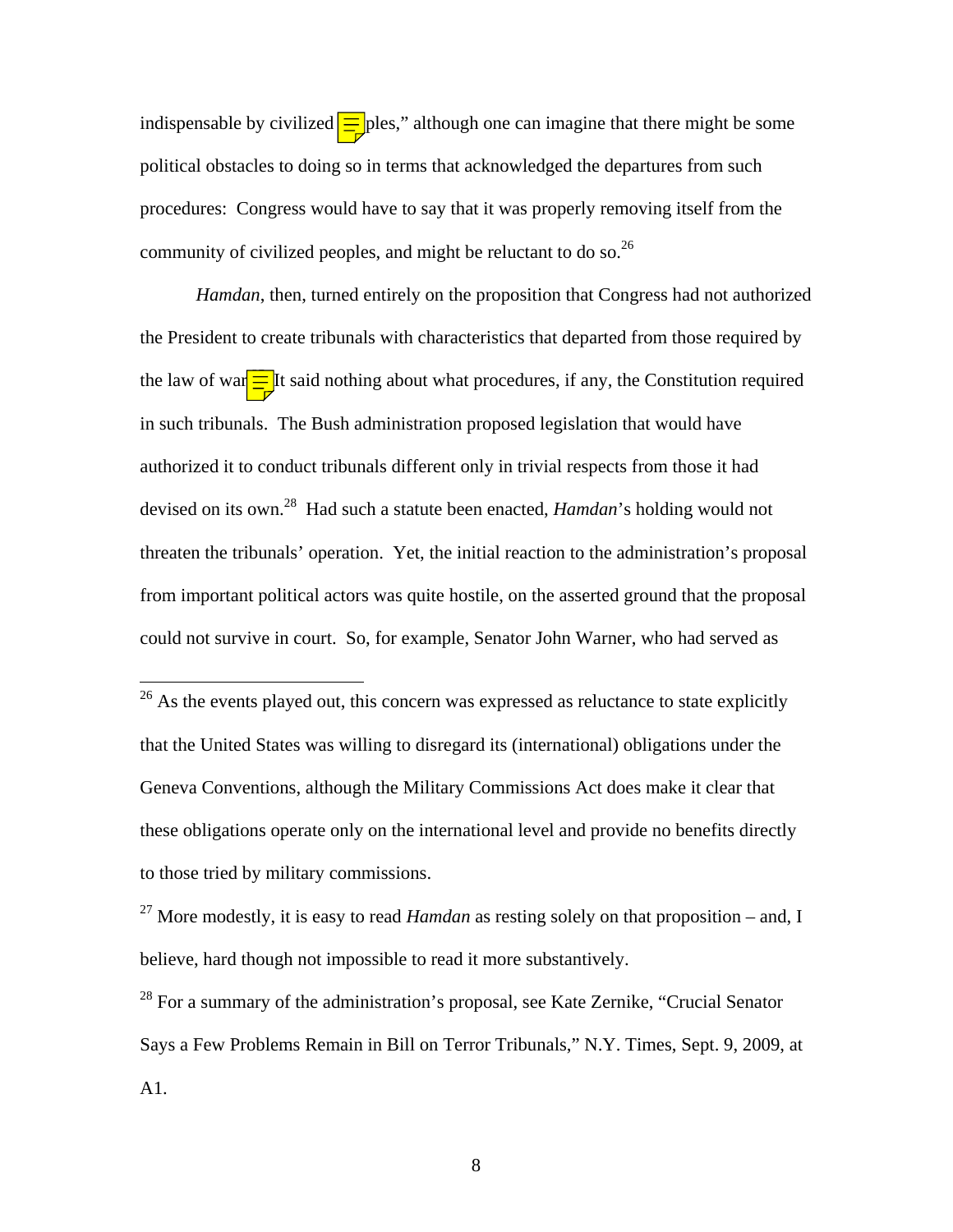Secretary of the Navy and was on the Senate Armed Services Committee, said, "I feel this bill has got to pass what I call the federal court muster, so this thing doesn't get tangled up in the courts again and go all the way to the Supreme Court, and then down she goes again."<sup>29</sup> This might perhaps refer to constitutional problems other than those addressed in *Hamdan*, with Senator Warner concerned that, for example, non-separationof-powers objections to the tribunals' procedures might lead the courts to invalidate those procedures. Shortly after *Hamdan*, though, Senator Warner had been unambiguous, and his later statement probably tracked his earlier views: "We've got to structure his law in such a way that if it ever came back up through the Supreme Court, it will not be struck down. . . . It's important for the credibility of the United States to put this issue at rest and let the world realize we're affording them the protections *as the Supreme Court outlined*."[30](#page-8-1)

<span id="page-8-0"></span><sup>29</sup> *Quoted in* Kate Zernike, "Crucial Senator Says a Few Problems Remain in Bill on Terror Tribunals," N.Y. Times, Sept. 9, 2009, at A1. Senator Lindsay Graham offered a similar – and similarly slightly ambiguous – comment: "It would be unacceptable, legally, in my opinion, to give someone the death penalty in a trial where they never heard the evidence against them. 'Trust us, you're guilty, we're going to execute you, but we can't tell you why.' *That's not going to pass muster*; that's not necessary." *Quoted in* Kate Zernike, "Lawyers and G.O.P. Chiefs Resist Proposal on Tribunal," N.Y. Times, Sept. 8, 2006, at A5 (emphasis added).

 $\overline{a}$ 

<span id="page-8-1"></span><sup>30</sup> *Quoted in* Kate Zernike & Sheryl Gay Stolberg, "Detainee Rights Create a Divide on Capitol Hill," N.Y. Times, July 10, 2006, at A5 (emphasis added).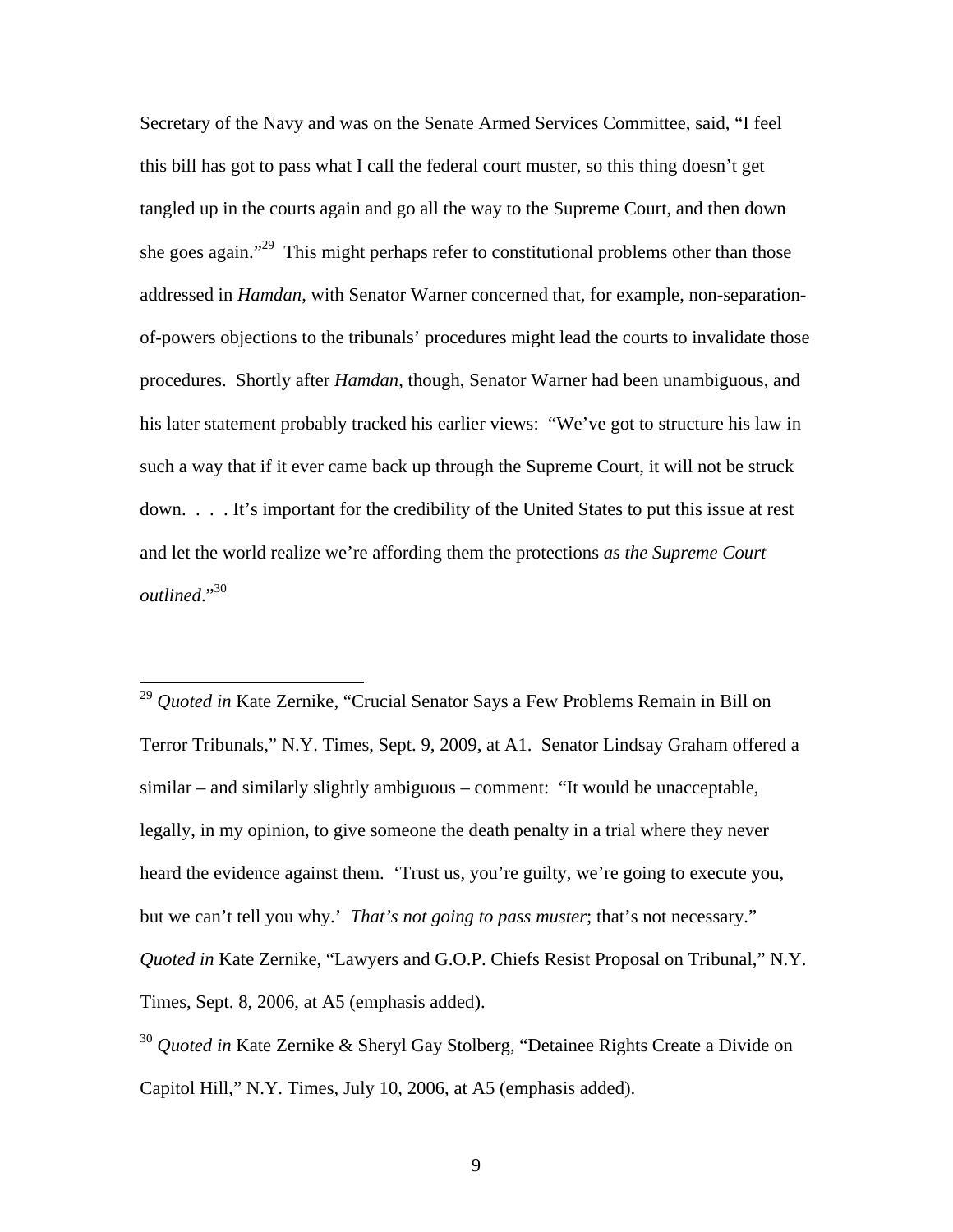If, as I have argued, the Supreme Court had in fact not "outlined" any procedures in *Hamdan*, what were these references about? I suggest that they reflected an intuitive presumption, widely shared but readily displaced, that constitutional law as articulated by the Supreme Court provides the only *legal* framework—that is, the only framework larger than the particulars of specific statutes—for structuring emergency powers. As the debate over creating military tribunals developed, that presumption disappeared. Senator Warner, along with Senators Lindsay Graham and John McCain, advanced their views about the procedures the tribunals should use *on the merits*. They quickly stopped suggesting that the procedures they preferred had been, or would be, required by the Supreme Court, and shifted to asserting that those procedures were, in their view, the ones that *ought* to be used, without reference to adjudicated constitutional law.<sup>31</sup> At that moment, the political constitution replaced the legalized one.

As events turned out, these Senators' policy preferences with respect to procedures were relatively weak. The statute that was eventually adopted gave the President almost as much as he had sought initially.<sup>32</sup> The defendant might get access to

<u>.</u>

<span id="page-9-1"></span><sup>32</sup> *See* Doyle McManus, "Detainee Bill Boosts the G.O.P.," Los Angeles Times, Sept. 30, 2006, at A1 (noting that the legislation "gave Bush most of what he wanted in substance."). *But see* Katyal, *supra* note ---, at 97-98 (describing the ways in which the

<span id="page-9-0"></span><sup>&</sup>lt;sup>31</sup> *See, e.g.*, Kate Zernike, "Deal Reported Near on Rights of Suspects in Terror Cases," New York Times, Sept. 15, 2006, at A20 (quoted Senator McCain's statement, "Senator Warner and I and Senator Graham and others are not going to agree to changes in the definitions of Common Article 3, because that then sends the message to the world that we are not going to adhere fully to the Geneva Convenstions.").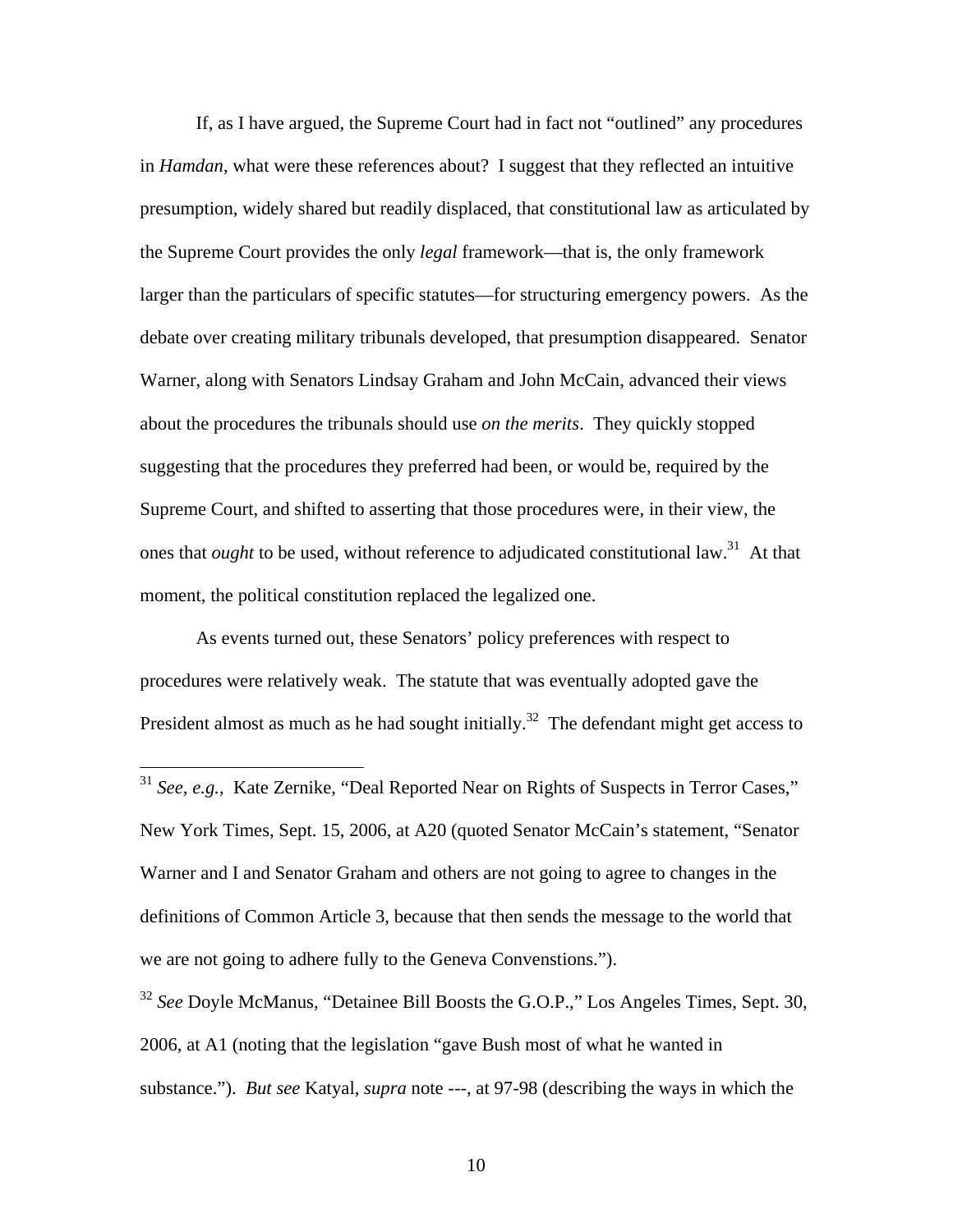some items of evidence that the administration's initial proposal would have denied him, and the administration certainly lost the power to decide, entirely at its own discretion, which evidence would be withheld. But, one might be skeptical about the extent to which military prosecutors would actually have withheld much more than the newly enacted statute allows them to withhold.

## III. *HAMDAN* AND THE POLITICAL CONSTITUTION OF EMERGENCY POWERS

The *Hamdan* decision and its aftermath illustrates what I call the political constitution of emergency powers, by which I mean nothing more elaborate than (a) that the way in which emergency powers are structured in a well-functioning democracy is a matter of fundamental importance, (b) that the way in which they are structured is at least as much a product of the fundamental structures of political power – the distribution of authority between executive and legislature, only a small part of which flows from the Constitution's texts or judicial precedents—as it is of judicially interpreted law, and (c) that these structures are as permanent as those found in the Constitution's written text. The role of the courts in a constitution of emergency powers structured importantly by political interactions between executive and legislature is, I suggest, a secondary or collateral issue, important only in some circumstances. $^{33}$ 

commissions authorized by the Military Commissions Act differ from the military commissions the administration initially established).

 $\overline{a}$ 

<span id="page-10-0"></span><sup>33</sup> And, even in those circumstances, one might plausibly contend that the role of the courts should be small, for reasons connected less to concerns about judicial capacity than to the political structures more directly. Judicial capacity concerns permeate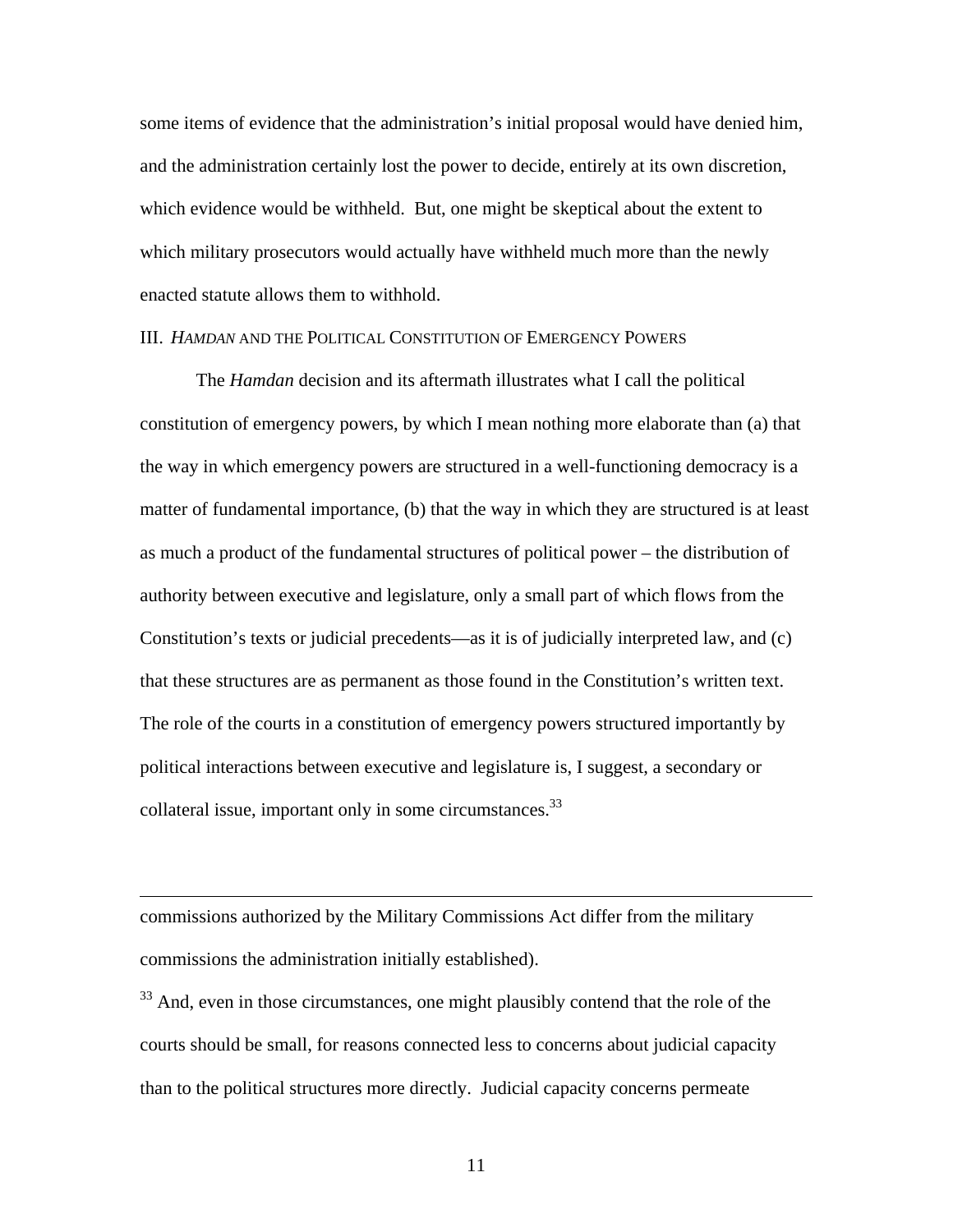Discussions of the issues addressed here frequently advert to Justice Robert Jackson's concurring opinion in the *Steel Seizure Case*, [34 a](#page-11-0)nd I will as well. The opinion divided separation of powers problems into three categories. From the perspective opened up by the idea of a political constitution of emergency powers, though, there is only a single category. I take as my opening text the *second* category, dealing with situations in which Congress had neither granted to nor withheld power from the President:

[T]here is a zone of twilight in which [the President] and Congress may have concurrent authority, or in which its distribution is uncertain. . . . In this area, any actual test of power is likely to depend on the imperatives of events and contemporary imponderables rather than on abstract theories of law.<sup>[35](#page-11-1)</sup>

One can treat the term *test* as modestly ambiguous. Justice Jackson appeared to offer his formulation as a test the courts could use to determine whether the President's action in this twilight zone was constitutionally permissible, although it is manifestly unsuitable as a judicially administrable test.<sup>36</sup> We can learn more from Justice Jackson if

POSNER & VERMEULE, *supra* note ---, although as I discuss below, text accompanying notes ---, they deal briefly with some aspects of congressional capacity.

<u>.</u>

<span id="page-11-0"></span>34 Youngstown Sheet & Tube Co. v. Sawyer, 343 U.S. 579, 637 (1952) (Jackson. J., concurring).

<span id="page-11-1"></span> $35$  Youngstown Sheet & Tube Co. v. Sawyer, 343 U.S. 579, 637 (1952) (Jackson, J., concurring).

<span id="page-11-2"></span><sup>36</sup> How, for example, could a court invoke an "imponderable" to explain why it resolved a controversy in Category Two in favor of or against the President?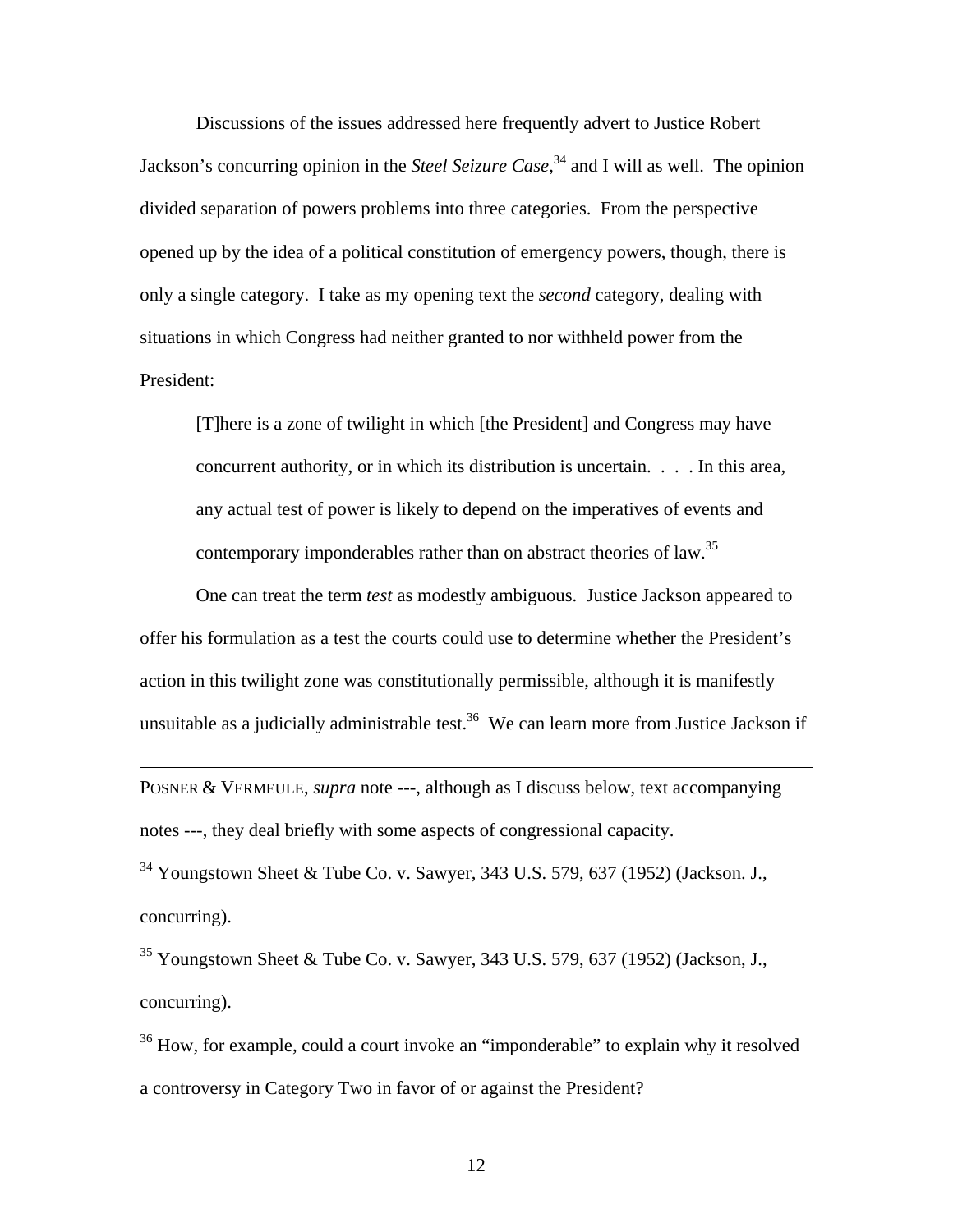we treat him as referring to contests of power between President and Congress. That is, when Congress and the President have concurrent power, the law we end up with results from "the imperatives of events and contemporary imponderables." I suggest that this is equally true in the other two categories. That is, the outcome of *any* (con)test of power is likely to depend on the interplay of contingent political forces far more than on whatever constitutional interpretations the courts—or anyone else—offers.

The *Hamdan* episode is one in which contingent political forces shifted the problem from the third category, involving a congressional prohibition, to the first, congressional authorization. The reason is straight-forward: Shortly before a mid-term election in which the prospects for the President's party appeared likely to turn solely on defining a sharp difference between the position taken by his party and that taken by most Democrats on the issue of addressing terrorism, no Republican, even those who initially expressed concerns about expansive assertions of presidential power, had much of an interest in actually curbing that power.<sup>37</sup> Most Republicans agreed with the President on the merits, and those who did not needed no more than a bit of cover, provided by characterizing the resulting legislation as a "compromise" between them and the President. And, given the political circumstances, Democrats were unwilling to use the relatively limited political resources they had to fight on *this* battleground, believing that others presented more favorable prospects. So, in the end, Congress authorized the

 $\overline{a}$ 

<span id="page-12-0"></span> $37$  This analysis turns on the political circumstances at the time the statute was being considered and when it was enacted. Again, as events played out, other matters—a congressional sex scandal, some sort of activity by North Korea with respect to its nuclear weapons—affected the political terrain as well.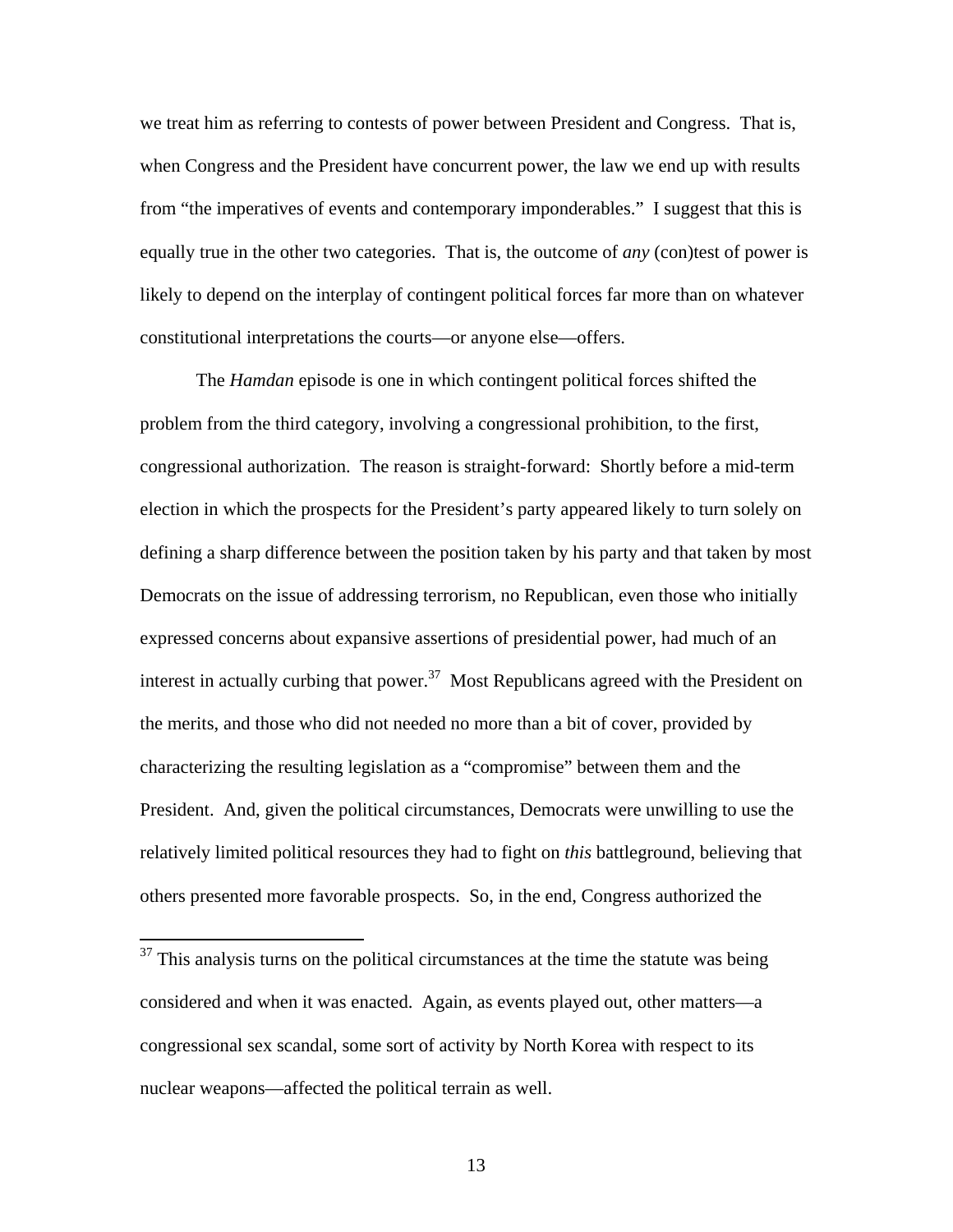President to conduct military tribunals using procedures not dramatically different from those found unauthorized in *Hamdan*. [38](#page-13-0)

There is, though, an additional part of the story, which is not irrelevant to what follows in my analysis. Some aspects of the new statute are clearly constitutionally vulnerable.<sup>39</sup> Resolving the constitutional challenges will take some time, during which the array of political power might change. In particular, the administration in place in 2009 and thereafter might have a different set of policy positions, and face a different set of political constraints, than the present administration. What actually happens at that point may differ from what the statute appears to authorize. And, because practice plays a large role in determining what constitutional law in this area is, we may not know for a while what the constitutionally mandated or permissible distribution of authority between President and Congress is.

<span id="page-13-0"></span><sup>38</sup> One can imagine different outcomes, resulting from different "imperatives of events." For example, suppose *Hamdan* had been decided at a time when Congress was already controlled by Democrats with no election looming, and when the President had been abandoned by major elements of his party. Under those circumstances, the legislative response to *Hamdan* might well be much farther from the President's policy preferences than the Military Commissions Act is.

 $\overline{a}$ 

<span id="page-13-1"></span> $39$  For an initial analysis, which argues that the constitutionally vulnerable provisions should be interpreted so as to conform to the Constitution, and that the provisions can fairly be so interpreted, see Richard H. Fallon, Jr., & Daniel J. Meltzer, *Habeas Corpus Jurisdiction, Substantive Rights, and the War on Terror*, HARV. L. REV. (forthcoming June 2007).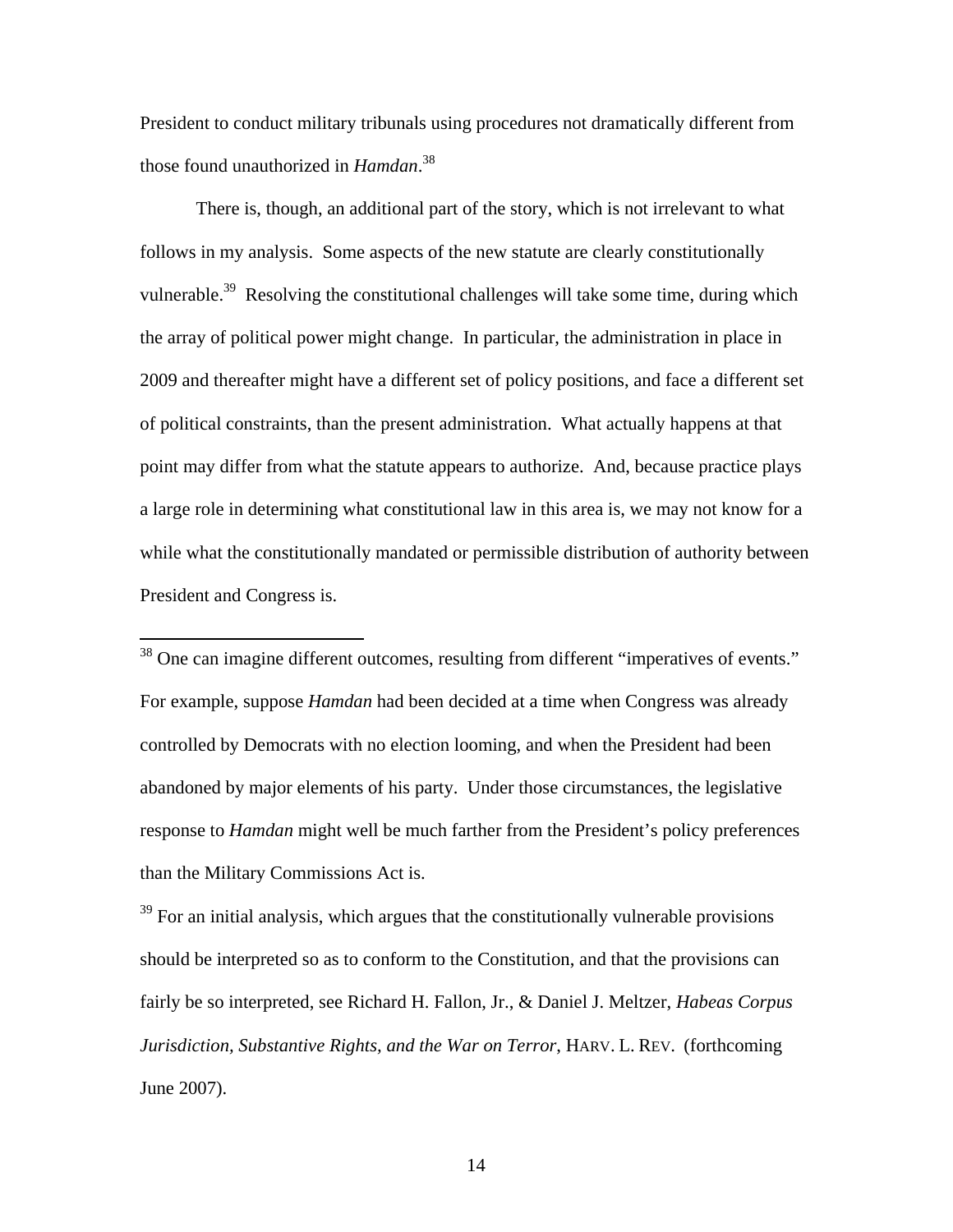Suppose Congress had in fact imposed—or, as will turn out to be relevant, purported to impose—substantial limits on the President's preferred procedures in the military tribunals. The President might of course have vetoed the legislation, citing both policy arguments for the procedures he preferred and constitutional objections to congressional specification of procedures. Those constitutional objections would rest on the proposition that the manner in which the military dealt with those it held as enemy combatants in the midst of an ongoing conflict was essentially a question of military tactics committed by the Constitution to the President in his capacity as Commander-in-Chief. $40$  In the political conditions of fall 2006, though, a veto was unlikely because, without real talent and luck in presenting the position to the public, a veto would place the *President* (and Republicans) in a position of delaying the start of the military tribunals.

Alternatively, the President might have signed the statute and announced his intention to disregard its unconstitutional restrictions on presidential power, openly inviting a judicial challenge to his actions. Note that, structurally, this would simply replicate the pre-*Hamdan* situation: There would be a statute on the books, and a pending legal challenge that might be resolved against the President. Until that challenge was resolved, the status quo would be, again, the status quo pre-*Hamdan*: enemy combatants held without access to a military tribunal. Nor could we be confident that the constitutional challenge would be resolved quickly on the basis of the *Hamdan* precedent,

 $\overline{a}$ 

<span id="page-14-0"></span> $40$  So, for example, the President might claim that the way in which enemy combatants were treated, even procedurally, would affect the way in which enemies "in the field" would conduct their operations.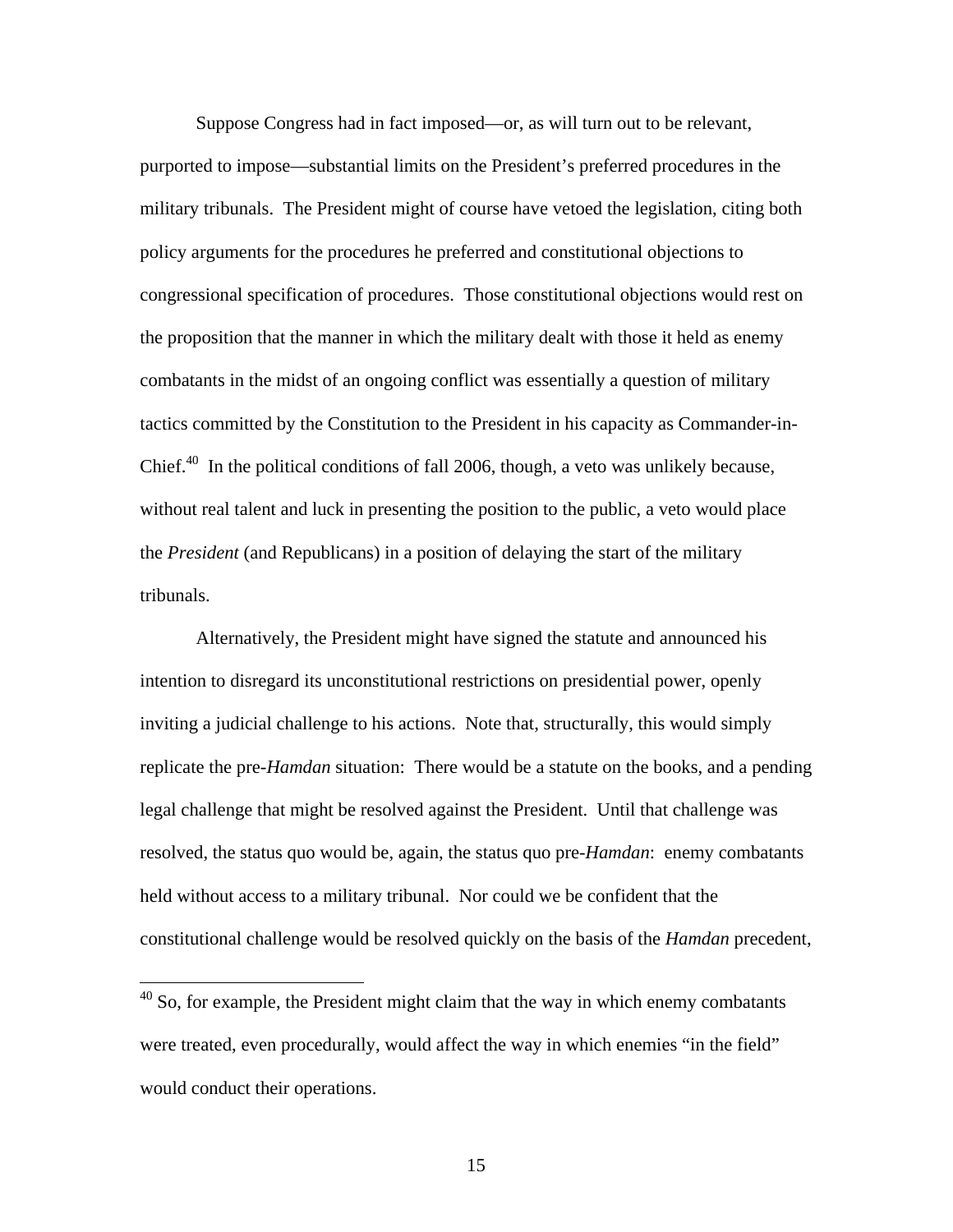because, as I have argued, *Hamdan* says nothing about the constitutional distribution of substantive power between President and Congress.<sup>[41](#page-15-0)</sup>

Now, suppose that—one, two, or more years from now—the courts definitively resolve the constitutional questions *against* the President. What happens next? Not necessarily the implementation of the (hypothesized) statutory procedures. A President in a weak political position would of course have to implement those procedures, as would a President (remember, we might be dealing with the person in office in 2009 or after) who agreed that the congressionally prescribed procedures were good policy. What, though, of a President who both rejected those procedures and was in a strong political position? Such a President would, I am sure, propose *new* legislation to deal with enemy combatants, and might obtain it because of the political strength of his or her position.

To return to Justice Jackson's analysis, I have argued that the way in which tests of power are resolved when Congress purports to restrict the President's powers is indistinguishable from the way in which they are resolved in the "zone of twilight." Everything will "depend on the imperatives of events and contemporary imponderables," not "law" in the usual  $\equiv$  se. Or, put another way, and as I would prefer, the interplay of events and contemporary imponderables—that is, politics—*is* constitutional law in this domain.

One can fairly ask, though, why the analysis I have outlined should be called *constitutional* rather than (merely) political. The answer, I believe, is that the analysis of how politics operates rests on aspects of the nation's political structure—some rooted in

 $\overline{a}$ 

<span id="page-15-0"></span><sup>41</sup> *See* text accompanying notes --- *supra*.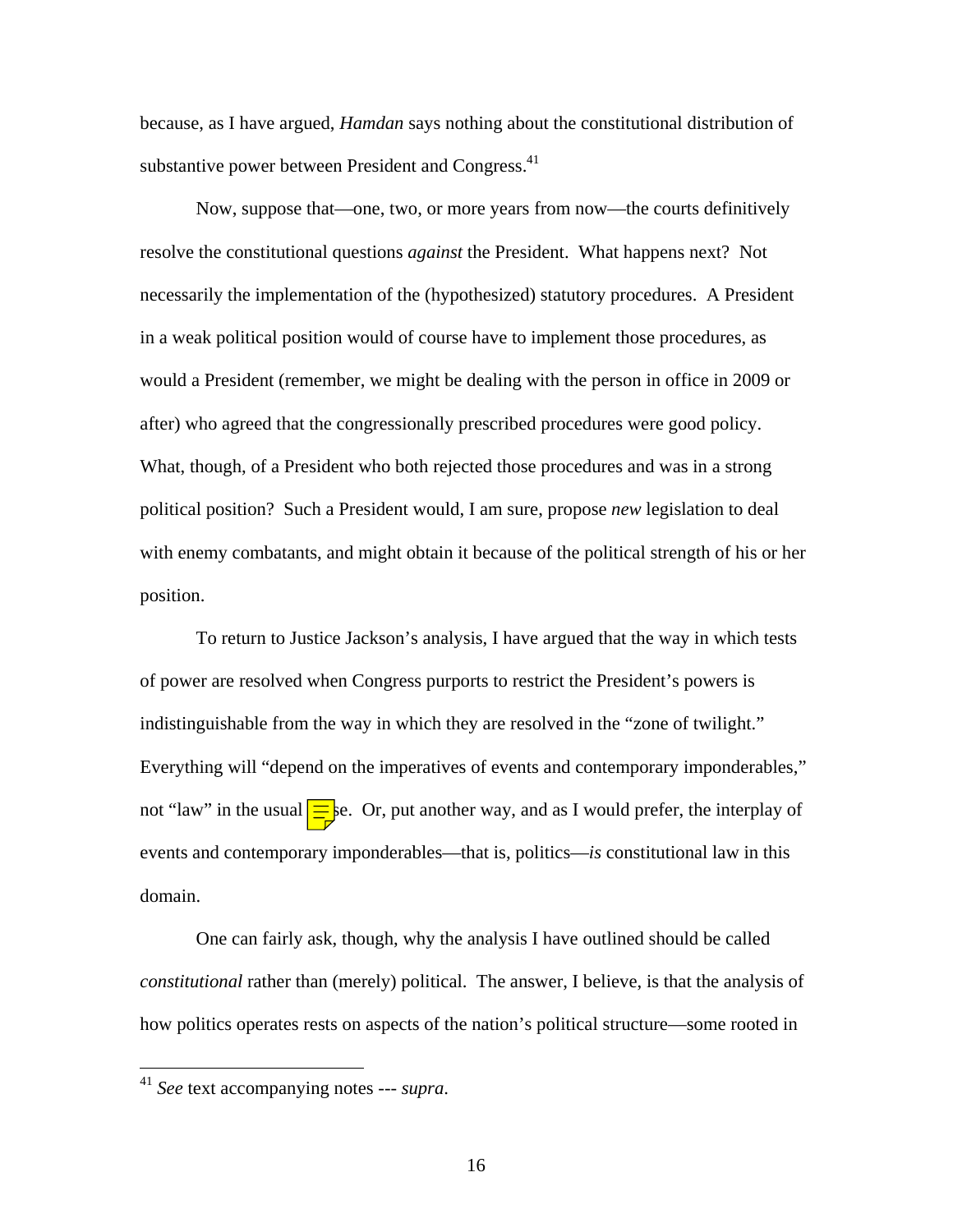the Constitution, others not—that are as recalcitrant to change as any provisions written into the Constitution. Or, put another way, we know that constitutional change occurs without changes in constitutional text—either by judicial interpretation or through the processes of informal "amendment" or development that scholars such as Bruce Ackerman and David Strauss have identified.<sup>42</sup> Many of us, though of course not all, are comfortable in calling these changes constitutional rather than merely political because we believe that the outcomes are as fixed in our political order as are outcomes written into the constitutional text—that is, not unrevisable (as the Constitution's written provisions are formally revisable by amendment pursuant to Article V), but recalcitrant to change.

#### III. THE POLITICS OF SEPARATION OF POWERS

1

What, then, are the underlying constitutional structures out of which the politics I have discussed emerge?<sup>43</sup> Two are obvious: the regular election cycle, and the general

<span id="page-16-1"></span>only incidentally to particular features of separation of powers during emergencies. This Essay is part of a larger project on the relation between politics and emergencies in political theory and practice, including the practice of parliamentary systems.

<span id="page-16-0"></span><sup>42</sup>*See* BRUCE ACKERMAN, WE THE PEOPLE 2: TRANSFORMATIONS 383-420 (1998) (arguing that the Constitution has in fact been altered outside the formal amendment process); David A. Strauss, *The Irrelevance of Constitutional Amendments*, 114 HARV. L. REV. 1457, 1461 (2001) ("formal constitutional amendments of the kind Article V envisions" are only "incidental to the main processes of constitutional change.").  $^{43}$  Most of the analysis that follows deals with separation of powers generally, referring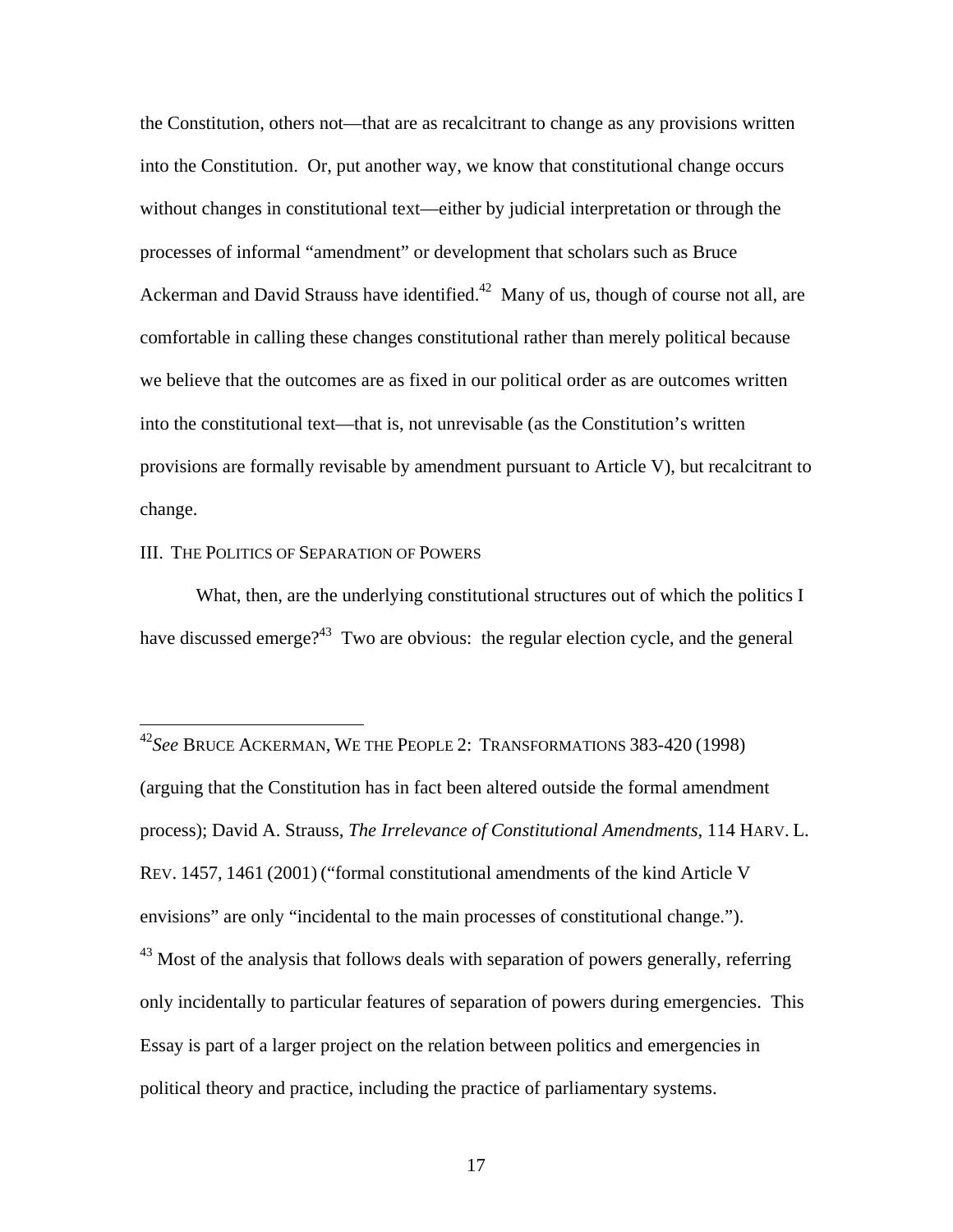idea of separation of powers.<sup>44</sup> Some issues, varying depending on the surrounding social and political conditions, get thrust to the fore as an election approaches. So, for example, national anti-crime legislation got to the top of the political agenda in election years when the public perceived crime to be rising. And, today, we can expect legislation related to terrorism to be pushed to the top of the agenda in election years. *Hamdan* provided the occasion for proposing some terrorism-related legislation in 2006, but I am confident that, had *Hamdan* not been decided, or had it been decided in a way not inducing the President to propose legislation, nonetheless some terrorism-related legislation would have been put forward. $45$ 

At the most abstract level, separation of powers is *about* the political Constitution. The general account of separation of powers offered in *The Federalist*, for example, treats politics as the mode in which separation of powers operates, with ambition set against ambition.<sup>46</sup> Everyone knows, of course, that the Founders' specific vision of

<span id="page-17-1"></span><span id="page-17-0"></span> $44$  I do not insist that these are analytically distinct, and would have no objection to describe the regular election cycle as an aspect of the general separation of powers. <sup>45</sup> Some modest support for this proposition is the administration's effort to obtain legislative authorization for its program of surveillance of certain cross-border communications, operated by the National Security Agency. *Hamdan* induced the administration to place greater weight behind legislation authorizing military commissions; I suspect that, in the absence of *Hamdan*, equivalent weight would have been placed behind the surveillance legislation.

1

<span id="page-17-2"></span> $46$  For the obvious citation, see THE FEDERALIST NO. 51 ("Ambition must be made to counteract ambition.").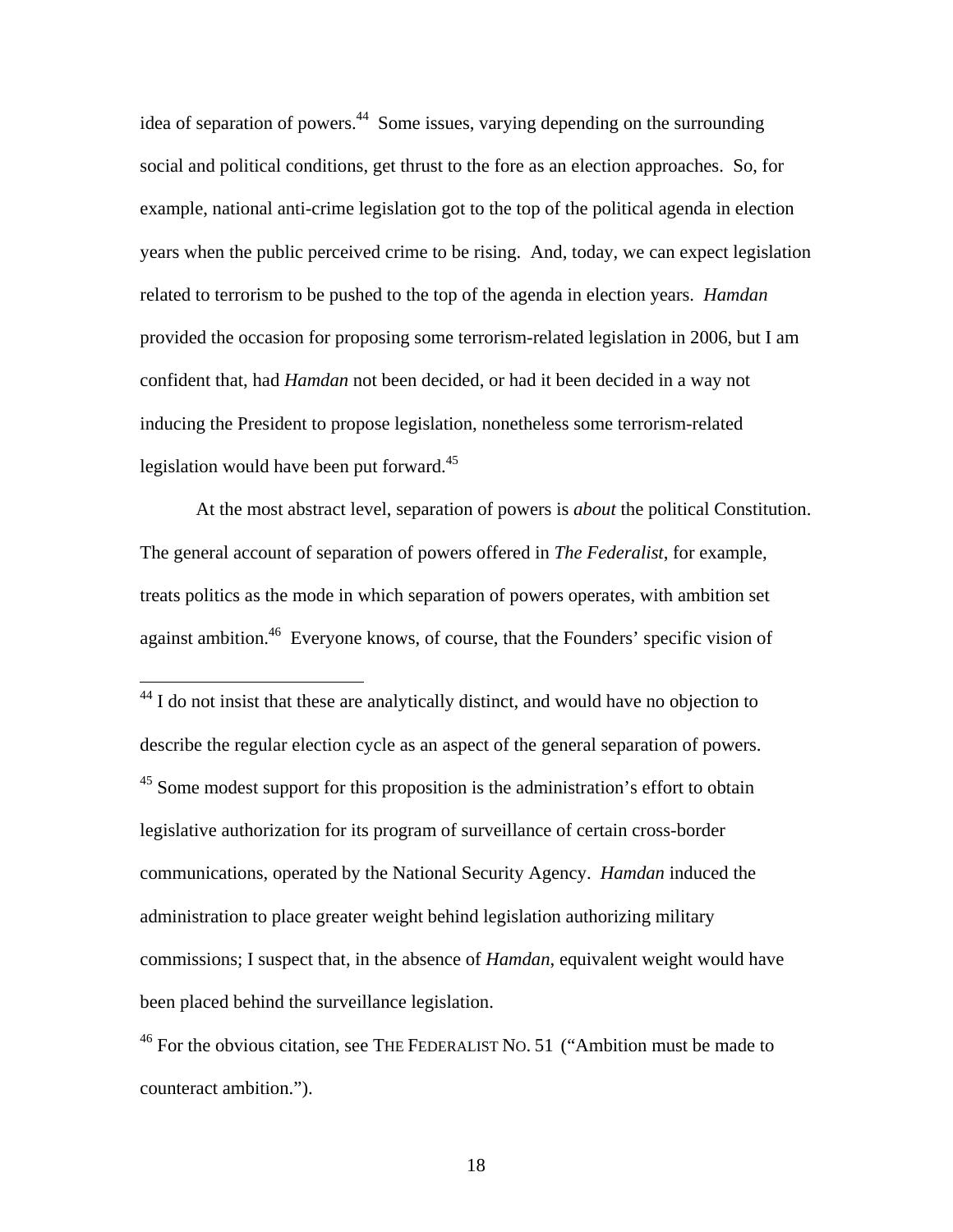ambition countering ambition no longer describes separation of powers in the modern constitutional system, essentially because of the unanticipated – or at least undesired – rise of political parties.<sup>47</sup> And yet, it is easy enough to insert political parties into the general separation of powers system, and focus on the ways in which politicians' relation to their political party, and to their opponents', provides some structure for political contention over who should exercise how much power in what circumstances.

The reason is this: as an analytic matter, there might be a large number of ways in which political parties areintegrated into political systems, but deeply embedded practices in the United States dramatically reduce the number of possibilities. Nearly every jurisdiction uses a one-member-per-district, plurality winner rule of selecting the winner of an election. Such a rule encourages the development of no more than two parties.<sup>48</sup> Another practice, which emerged early, is that presidential elections are to be resolved in national campaigns, not through the selection of local notables by each state's electors, to be followed by selection of the President by the House of Representatives. These two practices push strongly in the direction of having a relatively small number of nationally organized parties.

Within the general category of nationally organized political parties we can observe some more specific variants. Historically, the national political parties in the

<span id="page-18-0"></span><sup>47</sup> Daryl Levinson & Richard H. Pildes, *Separation of Parties, Not Powers*, 119 HARV. L. REV. 2311 (2006), has become the standard citation for this proposition.

<span id="page-18-1"></span><sup>48</sup> For a discussion, see Maurice Duverger, "Factors in a Two-Party and Multiparty Ssytem," in PARTY POLITICS AND PRESSURE GROUPS: A COMPARATIVE INTRODUCTION 23-32 (1972).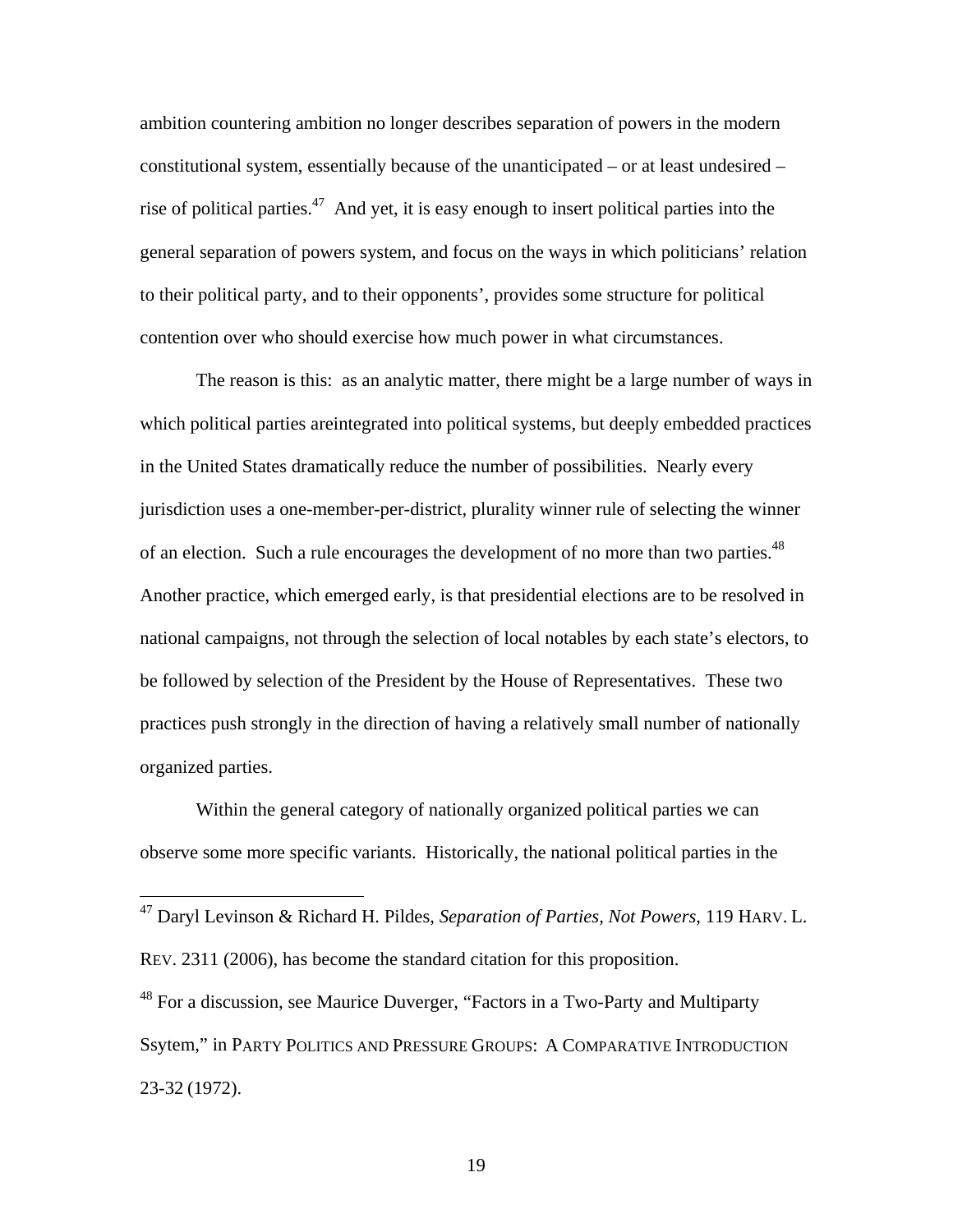United States have been coalitions of local parties held together by a common interest in obtaining disparate policies from the national government.<sup>49</sup> To see how national parties can be coalitions of disparate groups, consider a simplified example, in which there are only two issues that are not strongly related to each other—domestic industrial policy and foreign policy, perhaps. One party contains advocates of a strongly interventionist national government in domestic affairs, the other a laissez faire faction. What of those who care more about foreign than domestic policy—the isolationists and the multilateralists? It might happen, perhaps because of the choices specific political leaders make, perhaps by chance, that Party A becomes committed to a strongly interventionist domestic program and an isolationist foreign policy, Party B to laissez faire and multilateralism. Strong isolationists who, all things considered, would prefer laissez faire domestic policies might end up voting for Party A because they care more

<span id="page-19-0"></span><sup>49</sup> *See* EVERETT CARLL LADD, JR. & CHARLES D. HADLEY, TRANSFORMATIONS OF THE AMERICAN PARTY SYSTEM: POLITICAL COALITIONS FROM THE NEW DEAL TO THE 1970S at 303 (2d ed. 1978) (describing the traditional view of the modern period, in which the role of local parties has diminished, that the two national parties in the United States seek to "mobilize varying segments of the electorate through diverse appeals across a series of axes of conflict.") One overarching policy, which held parties together for a long time, is patronage: You might disagree with your party allies on many issues, but combine with them to gain control of the national government and the jobs at its disposal.

<u>.</u>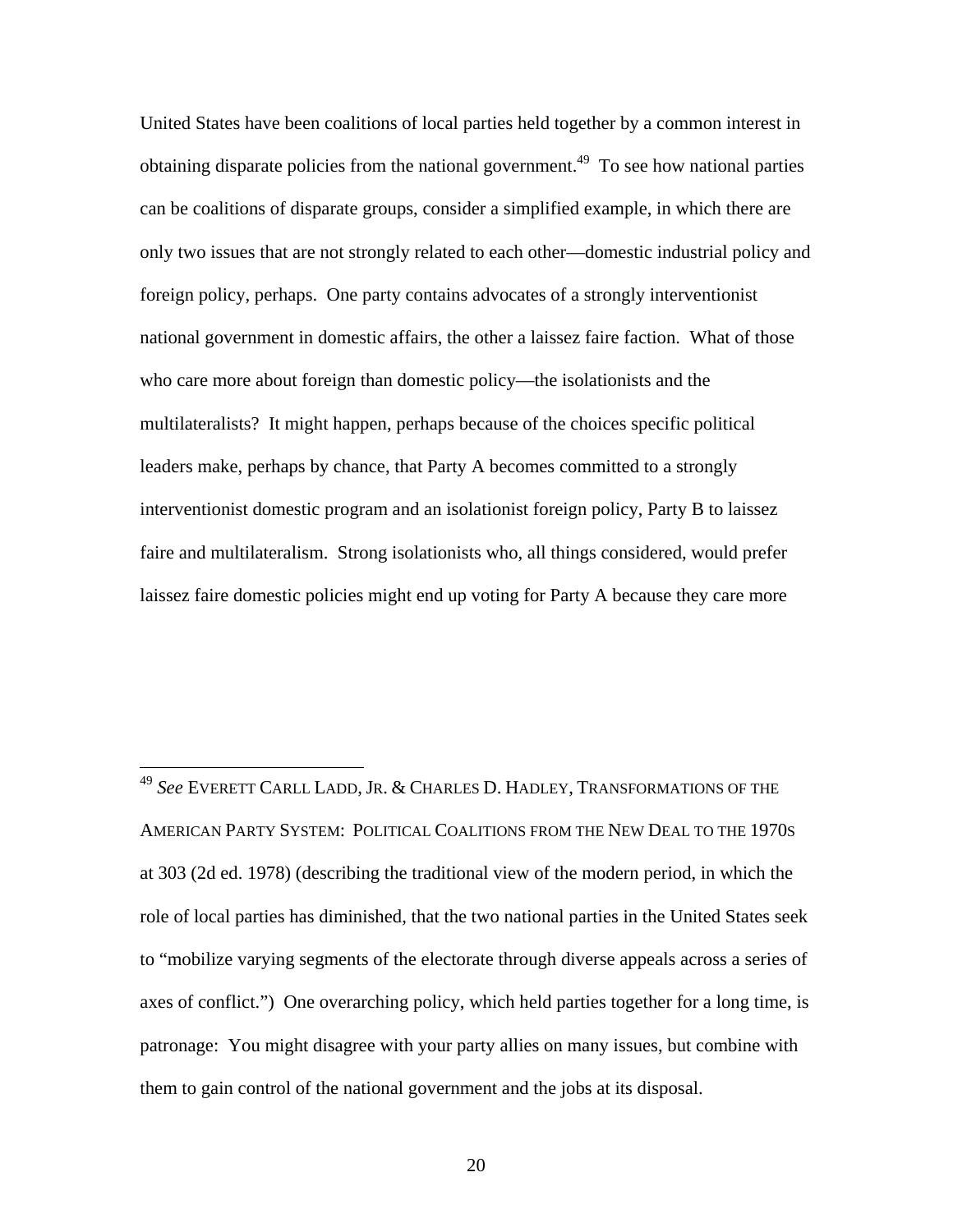about getting an isolationist foreign policy than they do about getting a laissez faire domestic policy.[50](#page-20-0)

 $\overline{a}$ 

Political parties need not be coalitions, though. They might be ideologically unified, as has been increasingly the case in recent decades, more so, or more quickly, for

<span id="page-20-0"></span> $50$  Of course this example is based on what national political parties have been through most of U.S. history. In the modern era, for example, the Democratic Party was a coalition between Northern urban liberals and Southern racial conservatives, held together in part by patronage and in part by commitments in both factions, though with different degrees of strength, to domestic economic policies requiring national legislative action—supporting agricultural production in the South, manufacturing in the North. *See* A. JAMES REICHLEY, THE LIFE OF THE PARTIES: A HISTORY OF AMERICAN POLITICAL PARTIES 253-54 (1992) (describing the components of the New Deal coalition); LADD & HADLEY, *supra* note ---, at 12934 (describing Southern support for New Deal programs). And the Republican Party joined northeastern internationalists and Midwestern isolationists in a coalition held together by a commitment to domestic policies motivated by a nervousness about the expansion of government during the New Deal and after. *See* REICHLEY, *supra*, at ---.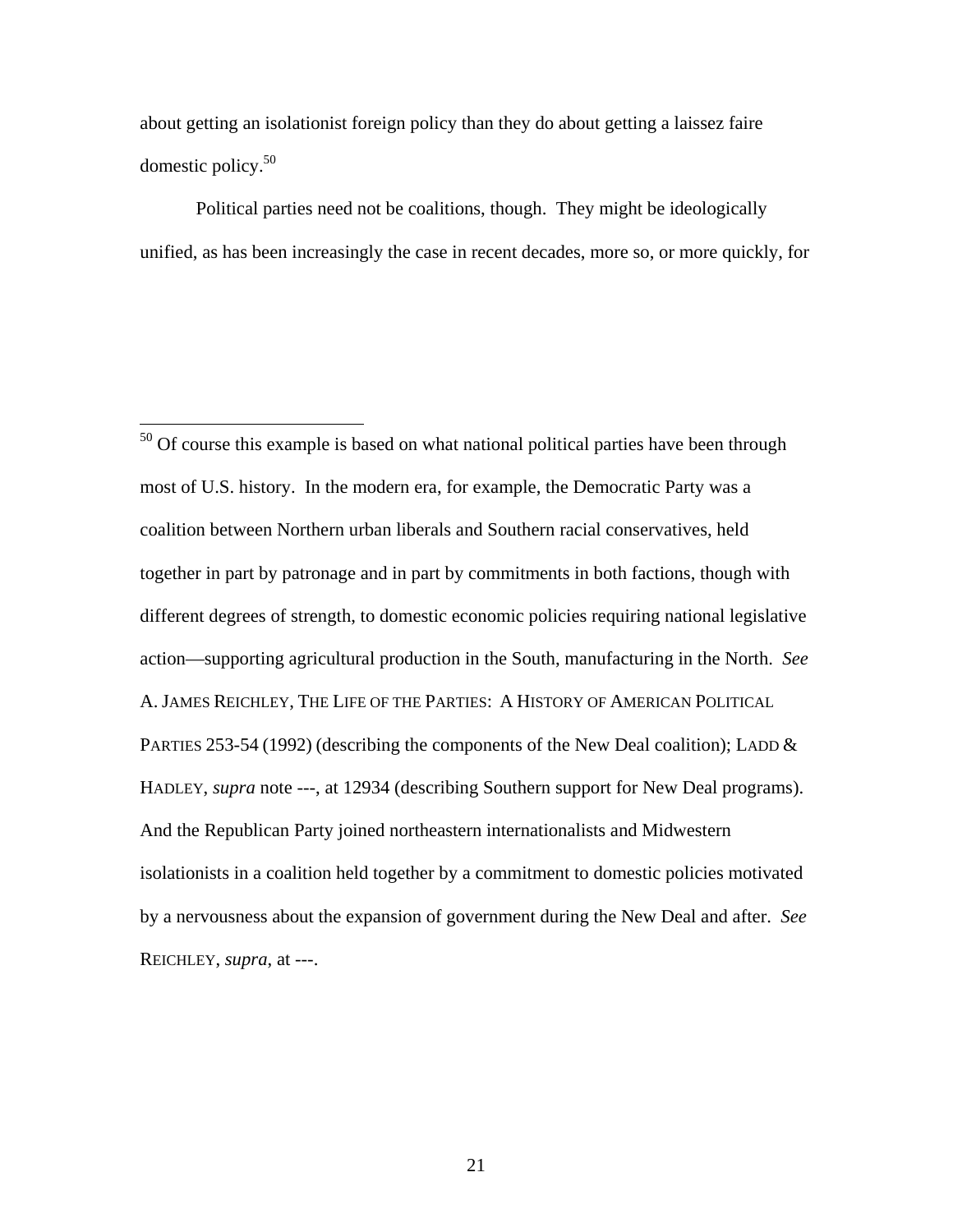the Republican Party than for the Democrats.<sup>51</sup> Whether parties are coalitions or ideologically unified affects the operation of the modern separation of powers system.<sup>[52](#page-21-1)</sup>

Suppose we consider the political constitution along two dimensions, one involving the structure of the party system and the other whether the national government is under unified or divided party control.<sup>53</sup> The political constitution of emergency powers will typically generate different outcomes in each of the relevant categories.

<span id="page-21-0"></span><sup>51</sup> *See* William G. Mayer, The Divided Democrats: Ideological Unity, Party Reform, and Presidential Elections (1996) (arguing that Democrats have found it more difficult to maintain party unity than Republicans).

 $\overline{a}$ 

<span id="page-21-1"></span> $52$  I do not discuss here in any detail some of the features of that system's operation when one party is ideologically unified and the other is a coalition, although I will mention some in passing. Nor will I devote attention to the effects of partially divided government, that is, one in which one party controls the presidency and one but not both houses of Congress.

<span id="page-21-2"></span> $53$  Actually divided government can occur even when the government is nominally unified, if the minority party in Congress is able to use procedural devices such as the filibuster in the United States Senate that have the effect of imposing supermajority requirements (where the required supermajority is larger than the actual one). I note, though, that a device that is formally available may not be politically available in some circumstances, as the controversy over the use of a filibuster on judicial nominations, and its resolution through a compromise whose strength has not yet been tested, demonstrates. *See* Byron York, "Dr. Frist's Operation: How the Senate Majority Leader Played a Game of Filibuster Chicken," National Rev., June 20, 2005 (describing how the

<u>22</u>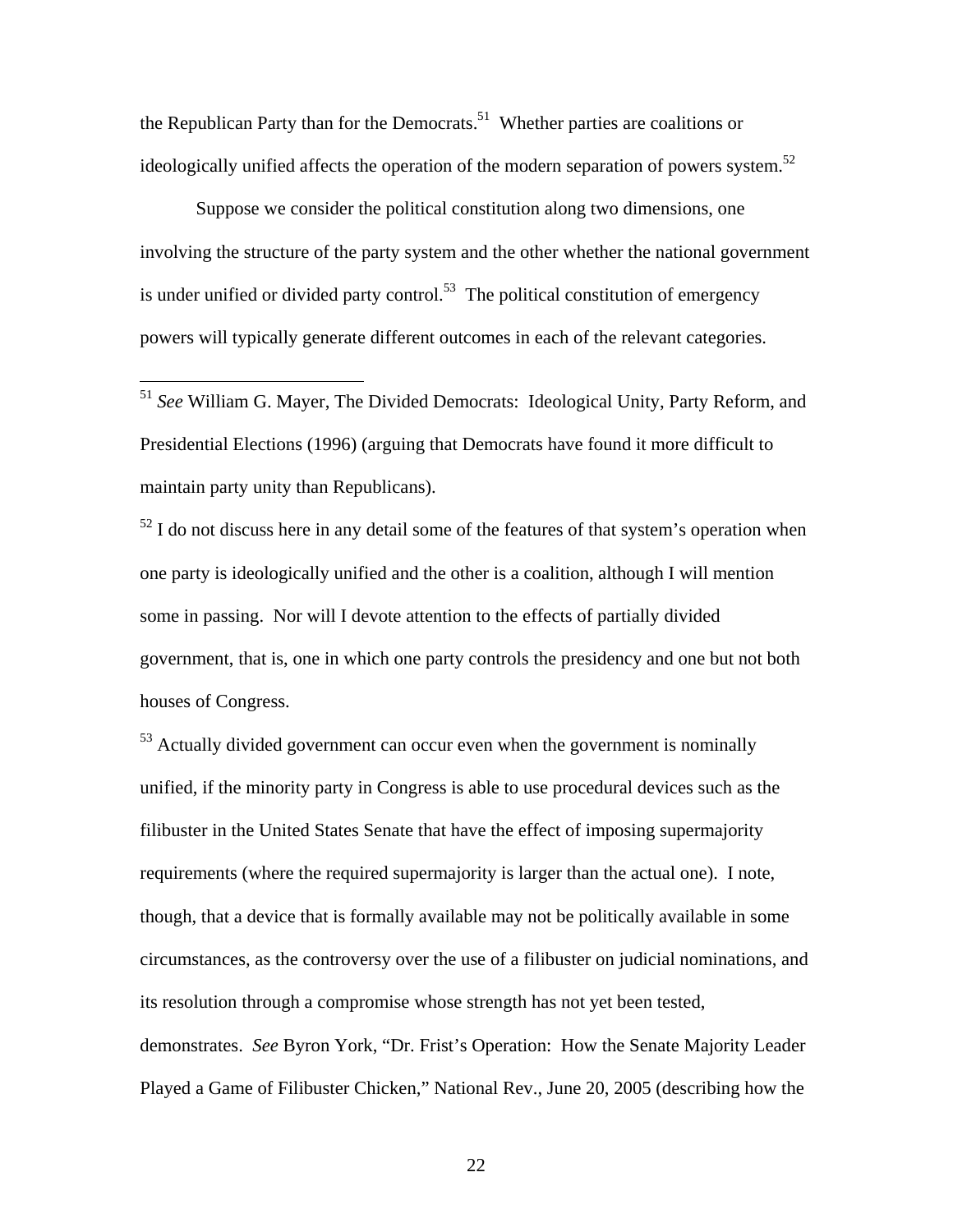The classical version of separation of powers—again, ambition countering ambition—will arise when we have divided government with ideologically unified parties.<sup>54</sup> Not the interests of the man but the interests of the party will be conjoined to the interests of the place, as a President and his supporters in Congress seek to advance presidential prerogatives against the resistance of a unified competing party in

Republican threat of the "nuclear option" constrained Democratic use of the filibuster). Similarly, Democrats formally had the power to filibuster the military tribunals legislation, but were constrained politically to refrain from doing so.

 $\overline{a}$ 

<span id="page-22-0"></span><sup>54</sup> In what follows I focus entirely on the way in which parties operate within the institutions of national government. Political scientists distinguish between the "party-ingovernment," my concern here, and the "party-in-the-electorate," those who support the party at election time. *See, e.g.*, V.O. KEY, JR., POLITICS, PARTIES, AND PRESSURE GROUPS 163-65 (1964). (Key also identifies the "party-as-organization," those who run the party's operations on a daily basis.) The reason I focus on the "party-in-government" is that it is the mechanism by which the modern separation-of-powers systems works. Ultimately, of course, there is some relation between those who form the party-ingovernment and their constituents in the party-in-the-electorate, but that relation is a complex one, including such features as gerrymandering (which loosens the control some constituents in the party-as-electorate have over their representative), and I do not have even preliminary thoughts on the way in which the relation between the party-in-theelectorate and the party-in-government affects the operation of separation of powers.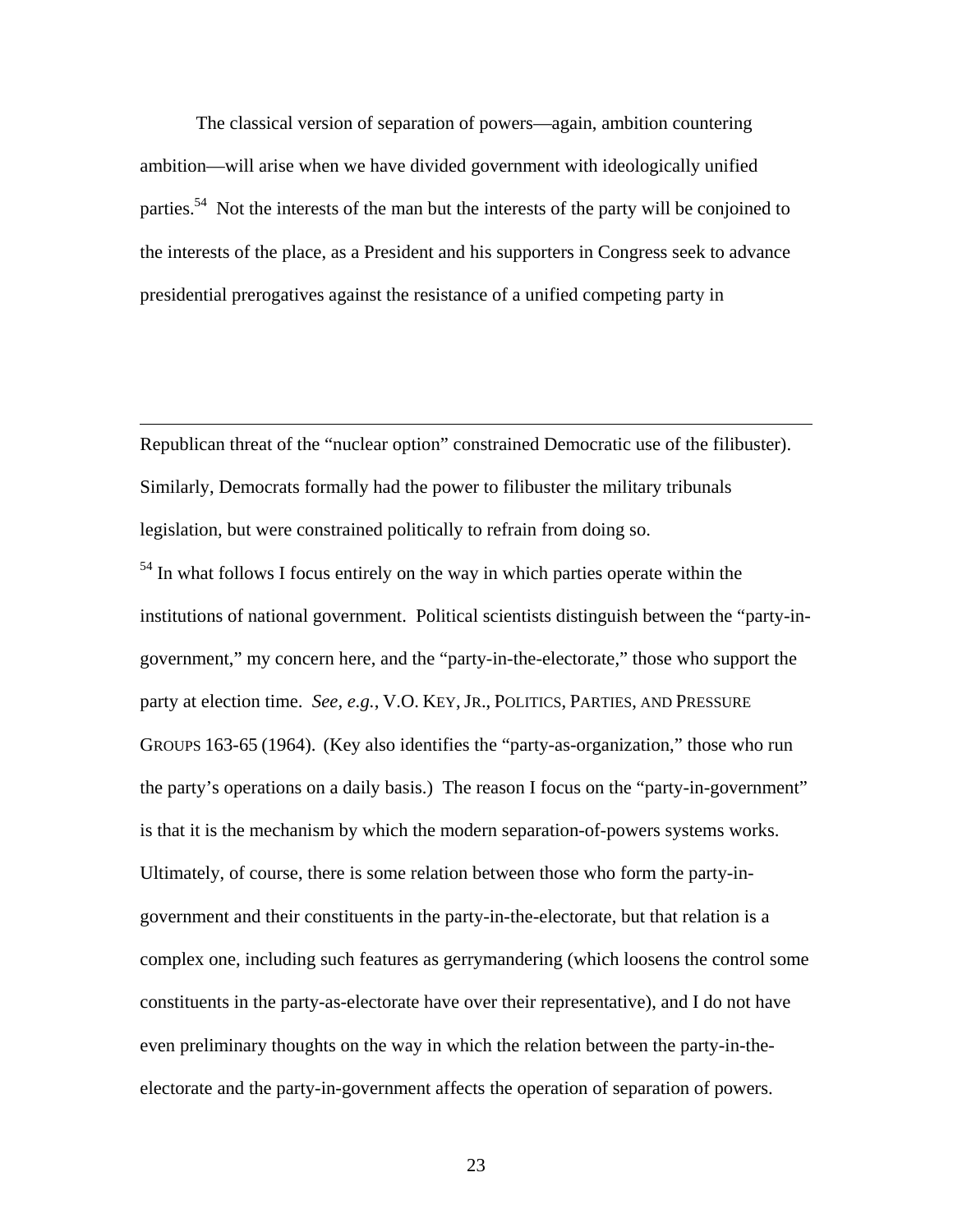Congress.<sup>55</sup> Contests will be resolved by the balance of political forces, with each side deploying the weapons available to it in political contention: internal legislative rules to obstruct or structure the progress of a proposal through Congress, congressional oversight hearings, the rhetorical resources of the presidency, and the like.<sup>[56](#page-23-1)</sup>

The situation is not dramatically different with divided government and parties that are coalitions. Added to the mix will be efforts by the supporters of presidential or congressional prerogative to peel away some members of the party controlling the presidency or Congress. This will be possible to the extent that the issues that divide and unite coalitions include either issues about congressional and presidential power as such, $57$  or about the specific policy issue that divides the President and the party

<u>.</u>

<span id="page-23-2"></span> $57$  In this configuration, we might describe a "presidential party" consisting of political officials in the executive branch and some members of Congress, and a "congressional party" consisting almost entirely of members of Congress, although perhaps with some allies in the executive branch. *See* JAMES MACGREGOR BURNS, THE DEADLOCK OF

<span id="page-23-0"></span> $55$  Even if the competition is only for the moment, with the party controlling Congress hoping to take over the presidency in the next election. That is, one can expect a party that strongly defends presidential prerogatives when it controls the presidency but not Congress to abandon that position if their opponents win the presidency and they take over Congress.

<span id="page-23-1"></span> $<sup>56</sup>$  It is probably worth emphasizing that these contests can occur over the entire terrain of</sup> policy. That is, a President who seeks to advance a specific national security agenda may be forced to make concessions with respect to that agenda because his opponents threaten to thwart his ability to implement some policy unrelated to national security.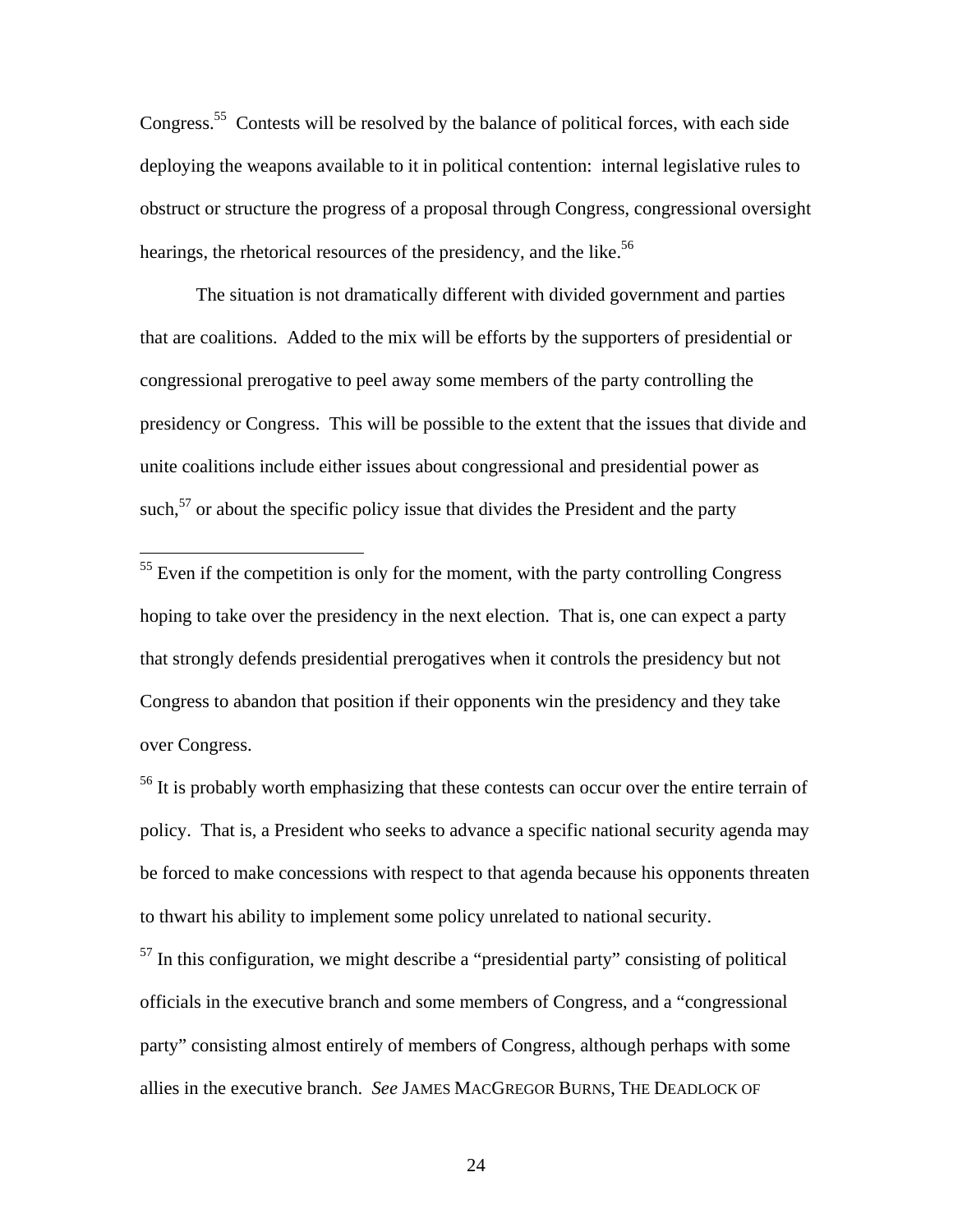controlling Congress.<sup>58</sup> Again, the contest will be resolved politically, although we can expect the President to prevail somewhat more often here than in the prior scenario because the party controlling Congress will have to expend more political resources to bring enough members of the President's party to their side than they have to do when they are ideologically unified in opposition to the President.

The President's prospects improve further when there is unified government with parties that are coalitions, although presidential success is not guaranteed. The reason is

DEMOCRACY: FOUR-PARTY POLITICS IN AMERICA 241-64 (1963) (arguing that both major parties are divided into presidential and congressional and presidential parties, each of which has distinctive interests and tendencies).

 $\overline{a}$ 

For completeness, I should mention also the possibility that some of those who work in the executive bureaucracy might act as members of the congressional party or even the opposition party (for example, by leaking information for political purposes). For an argument that contemporary legal analyses fail to take the political and legal role of bureaucrats seriously enough, see EDWARD L. RUBIN, BEYOND CAMELOT: RETHINKING THE MODERN STATE (2005).

<span id="page-24-0"></span><sup>58</sup> That is, it does not matter much whether, for example, a Congress controlled by Democrats opposes presidential power as such or a Republican President's policies about military tribunals, as long as some Republicans in Congress care about either congressional power or oppose the President's policies on the merits.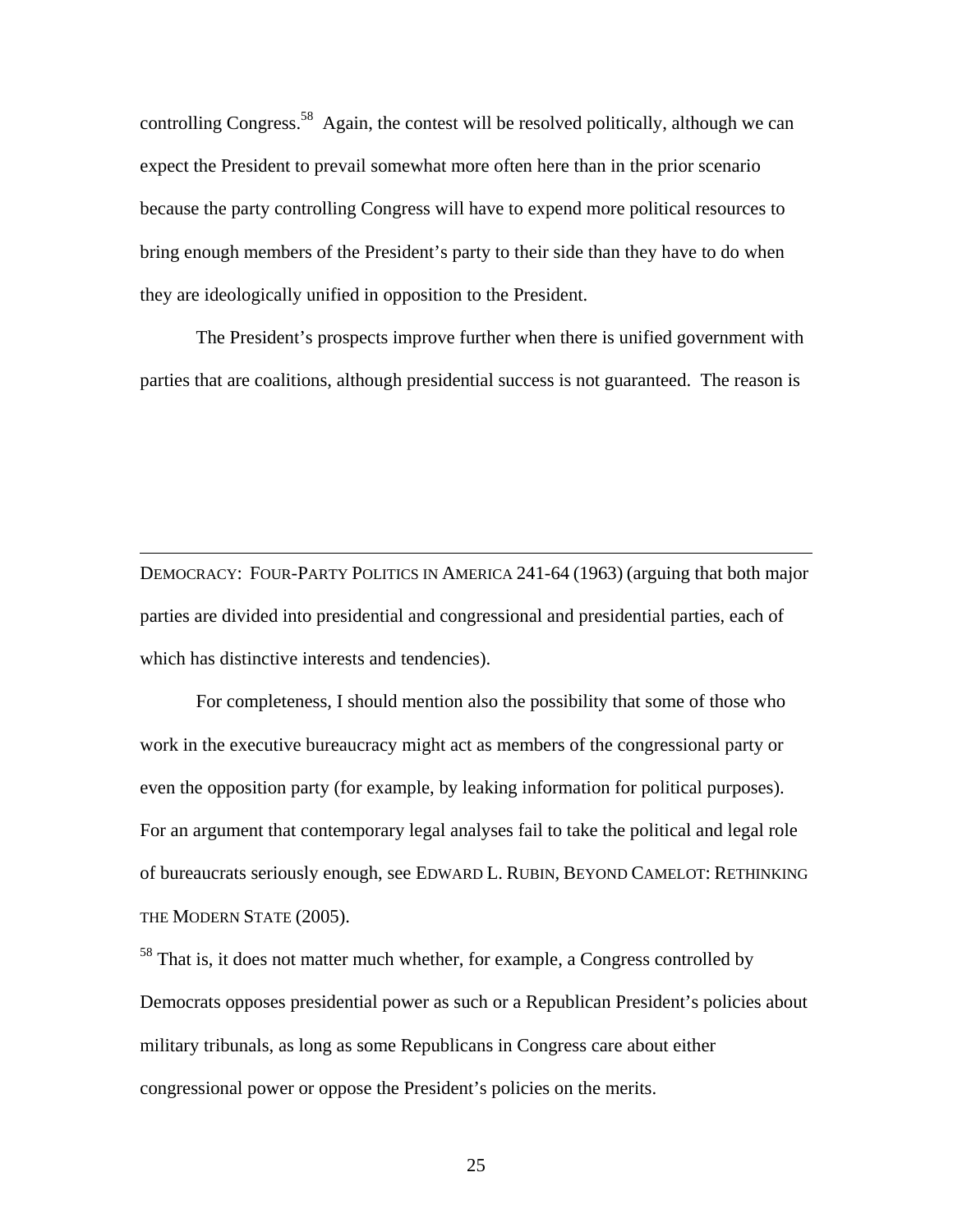that there is some chance that the minority party may be able to pull away enough members of the President's (coalitional) party for them to prevail on specific issues.<sup>[59](#page-25-0)</sup>

The final category is unified government with ideologically organized parties our present condition.<sup>60</sup> Here the President gets what he asks for, as in the Military Commissions Act. $^{61}$  Is this a matter of concern for the political constitution of emergency powers? If one thought that the classical separation of powers model required outcomes that represented compromises between presidents and Congress, one might find this troubling. But, I wonder whether it should be troubling as a matter of constitutional design, for two reasons. There is no particular reason to think that unified government with ideologically organized parties is a permanent condition, and if it is not, whatever might be troubling about the current situation may disappear. More important, it is

<span id="page-25-0"></span> $59$  In the most general terms, this describes the development of national domestic policy during the presidency of John F. Kennedy and the first years of the presidency of William J. Clinton, when Democrats also controlled Congress but were unable to enact the full presidential agenda because the minority Republicans obtained enough votes from Democrats to block presidential initiatives. [Please provide citations].  $60$  Or, perhaps, unified government with the majority party being ideologically coherent and the minority being a coalitional party (or closer to being one than to being ideologically coherent).

1

<span id="page-25-2"></span><span id="page-25-1"></span> $<sup>61</sup>$  Military Commissions Act of 2006, S. 3930, 109<sup>th</sup> Cong. (enrolled as agreed to or</sup> passed by both House and Senate, Sept. 29, 2006). Perhaps more accurately, the Republican Party is largely unified ideologically, and dissidents on some issues such as Senator Arlen Specter are not so disaffected as to fight their party too strenuously.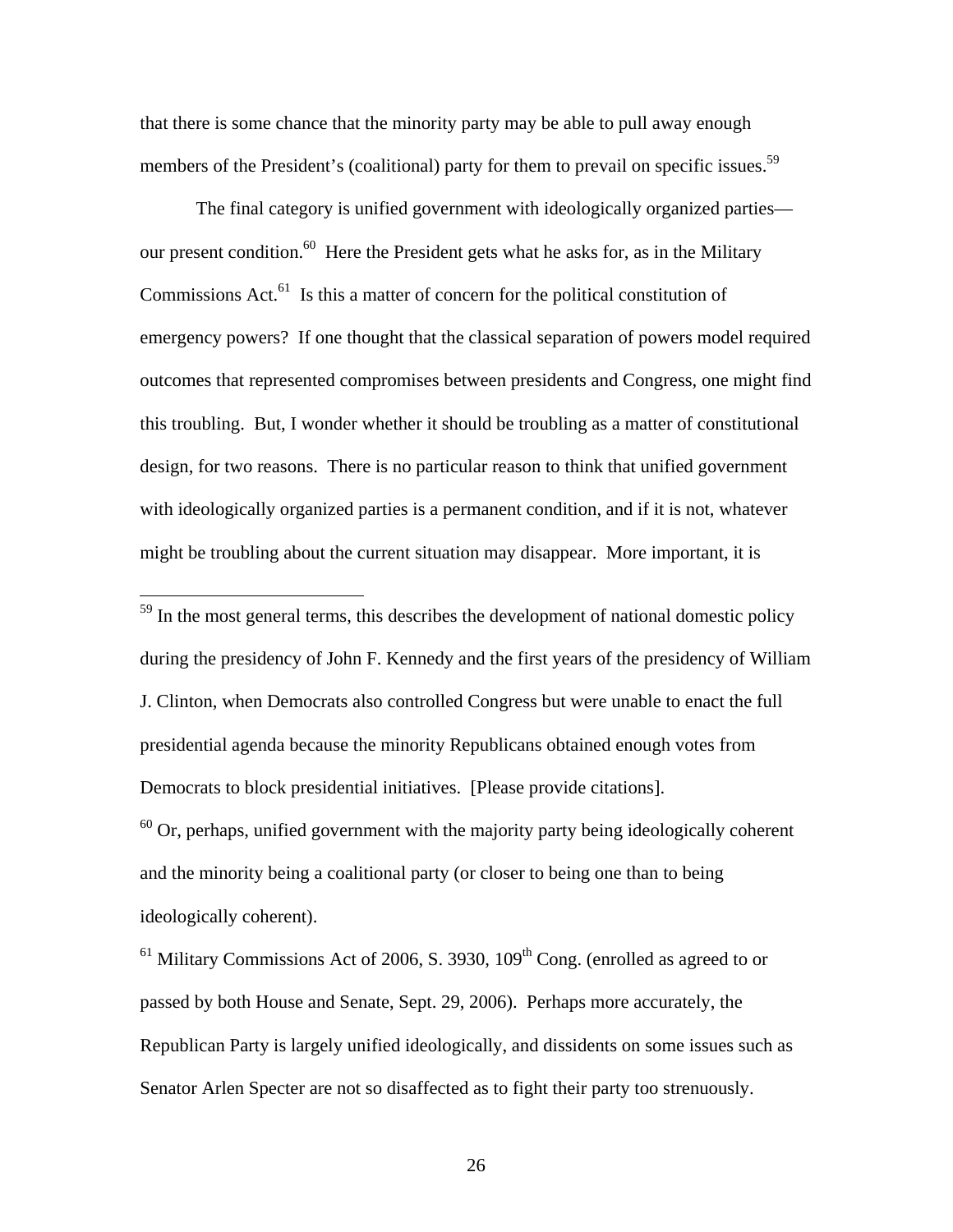entirely unclear that the classical version of separation of powers required any substantive outcomes at all, and in particular whether it envisioned compromises between President and Congress over the division of power. It may be—I believe it is—that the legalized Constitution contemplated that *all* separation of powers issues would fall in Justice Jackson's second category. If so, *whatever* the political process produces is what the Constitution requires (or permits, if you prefer). $62$ 

I believe that the current configuration of political power fuels some of the more feverish expressions supporting a strong judicial role in assessing the constitutionality of recent executive and legislative initiatives. Yet, wholly apart from concerns one might have the courts' capacity to do a decent job,<sup>63</sup> I wonder whether it makes sense to design our constitutional structures to deal with a relatively new and perhaps temporary configuration of political power. Or, put another way, as a matter of abstract principle it might make sense to preserve a strong role for the courts in this configuration of political power, but it seems to me quite difficult to design a judicially administrable doctrine that

<u>.</u>

<span id="page-26-0"></span> $62$  On this view, the distribution of power between Congress and President is an issue like the selection of the highest marginal rate for the income tax, something to be determined entirely by politics (with perhaps some caveat about ensuring that the result falls within some very wide boundaries). I develop this analysis in Tushnet, *supra* note [Law and Prudence]

<span id="page-26-1"></span> $63$  Either because they will be unduly intrusive on those initiatives even though they lack information and expertise, or because they will be unduly deferential to those initiatives – for, I suppose, exactly the same reasons.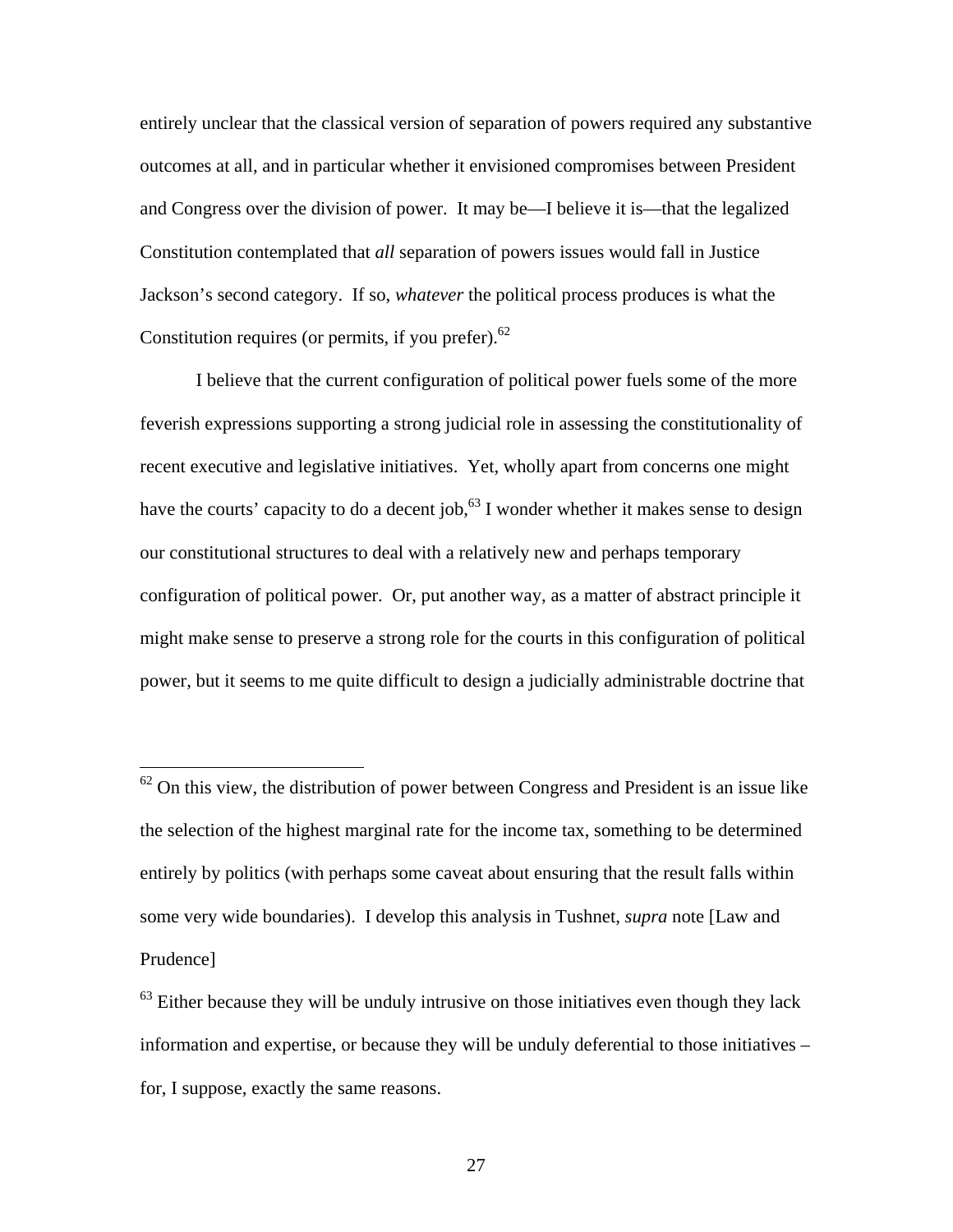will say, "Last year you properly played a strong role, but this year, after the elections changed things, you can't."

So far I have discussed the two dimensions—the composition of government and the composition of the parties—in rather skeletal terms. I turn now to some slightly more detailed propositions, primarily to indicate *how* some flesh might be put on the bones of the account without insisting that the details I sketch are completely accurate. Consider first what might happen immediately after provocations that the President describes as triggering the need for emergency power. Political scientists have described a "rally round the flag" effect, which in all party configurations increases support for the President.<sup>64</sup> In the terms I have used, the "rally round the flag" effect may push the political system toward unified government.<sup>65</sup> Political scientists also observe, though, that this effect dissipates, and the provocation's size might affect the size of the effect and the speed with which it dissipates. A formally divided government might seem more unified for a while, then revert to its prior divided state.

Second, assume that we are in one of the configurations of power in which some degree of congressional ambition seeks to counter presidential ambition.<sup>66</sup> How might

<span id="page-27-1"></span> $65$  I thank Adrian Vermeule for this observation.

1

<span id="page-27-2"></span> $66$  I put it this way primarily for expository convenience. I believe that there is a sense among commentators that emergencies trigger executive initiatives—executive ambition—to which legislatures respond. That may be so in general, but I believe that

<span id="page-27-0"></span><sup>64</sup> *See, e.g.*, Marc J. Hetherington & Michael Nelson, *Anatomy of a Rally Effect: George W. Bush and the War on Terrorism*, PS: POLITICAL SCIENCE & POLITICS (Jan. 2003) p. 37 (describing the effect and providing references to the political science literature).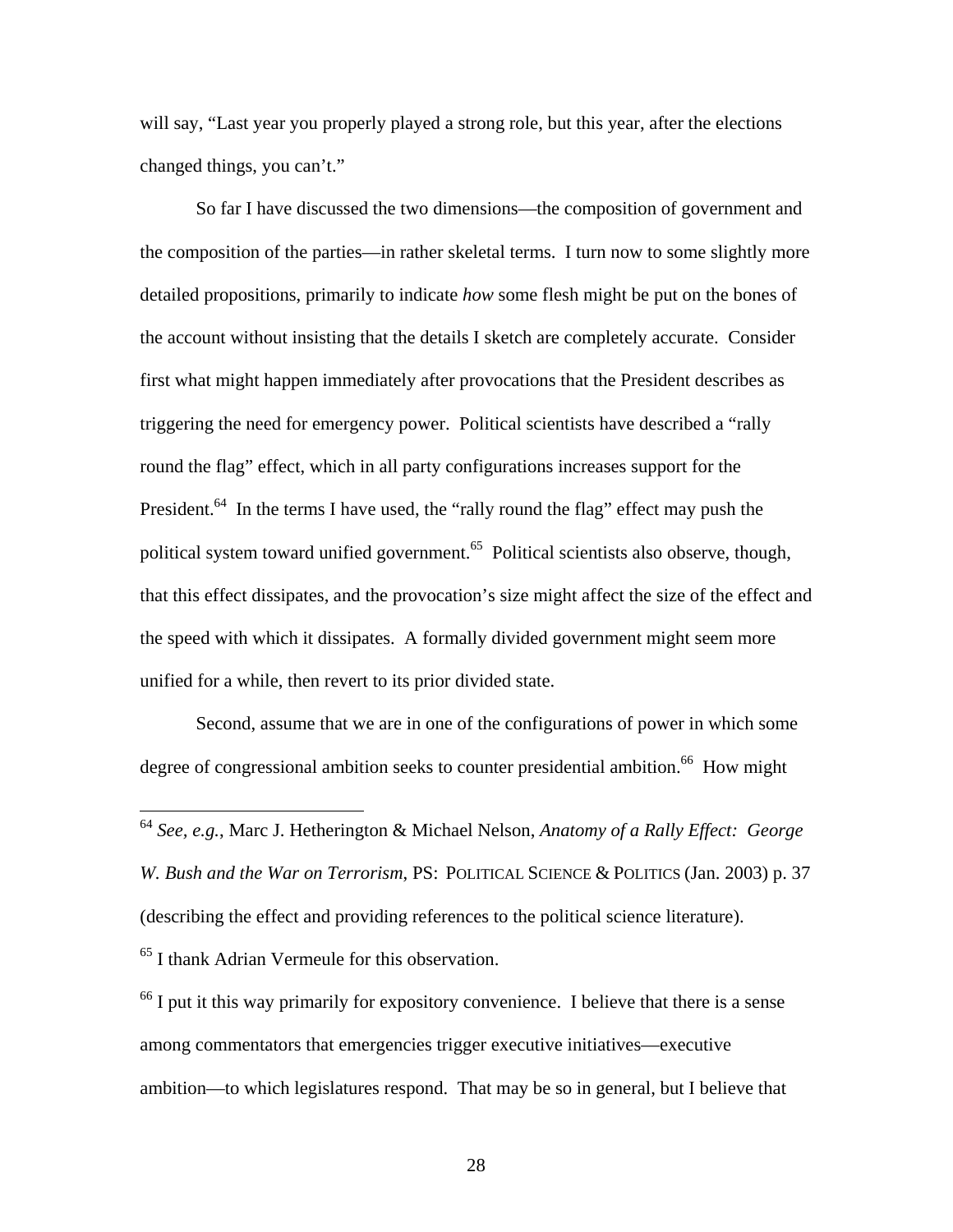the politics of that confrontation play itself out? Some suggest that the President has a systematic advantage over Congress.<sup>67</sup> The executive branch is nominally unified under the President, and so can develop a single position, whereas Congress has many members who seek to advance both a general view and more parochial interests. The President has readier access to relevant information than Congress does, and can keep the information secret even from Congress.<sup>68</sup> Finally, the President can act quickly, whereas Congress takes time to deliberate and enact legislation.

One might wonder, though, about whether these characteristics give the President much of an advantage over Congress, except in the very short run. It is easy to exaggerate the unity within the executive: It is part of the folk-lore of Washington, for example, that the Department of State and the Department of Defense are regularly at odds over the proper response to external threats. Leaks from within the executive

much depends on the prior state of executive-legislative power relations, and that analytically we should be alert to the possibility that initiatives might emerge from an energized legislature, to be countered by executive ambition.

 $\overline{a}$ 

<span id="page-28-1"></span><span id="page-28-0"></span><sup>67</sup> *See, e.g.*, POSNER & VERMEULE, *supra* note ---, at 47 (including among the "institutional disadvantages" of Congress "lack of information about what is happening" and "inability to act quickly and with one voice"), 170 ("congressional deliberation is slow and unsuited for emergencies. Congress has trouble keeping secrets and is always vulnerable to obstructionism at the behest of members of Congress who place the interests of their constituents ahead of those of the nation as a whole."). <sup>68</sup> *See* United States v. Curtiss-Wright Corp., 299 U.S. 304, 320 (1936) (in foreign affairs, the President "has his confidential sources of information").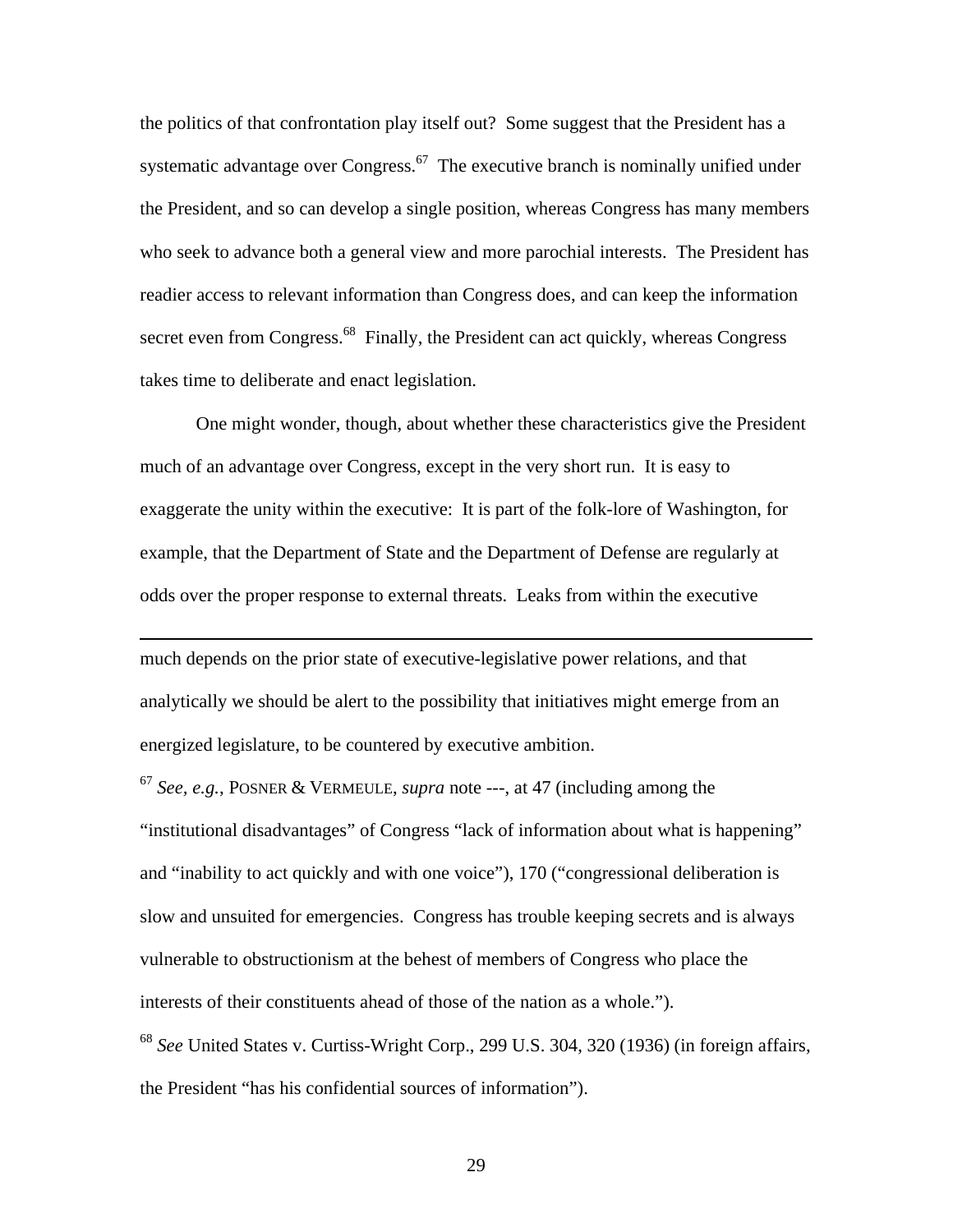bureaucracy are common, and not always at the behest of the President. Specialized committees and their professional staff members can over time acquire expertise and information equivalent to, or exceeding, that of the President's political appointees and employees in the executive bureaucracy. Congress can organize itself to engage in realtime oversight of executive operations, and at least has attempted to do so by requiring that the President notify a select group of congressional leaders of some operations.<sup>69</sup>

Focusing on oversight rather than legislation brings an additional consideration into view. Congress and the President interact regularly, and on a large range of issues. Repeat players, including the President, have to keep the entire playing field in mind. A President who capitalizes on a momentary advantage with respect to a particular emergency-related issue might find himself facing retaliation, not over emergency-related issues, but over nominations to unrelated executive positions or over some purely domestic program.

None of this is to say that claims about the President's advantages in emergencies are entirely mistaken, but only that one can easily overstate them and, in particular, overestimate the extent to which temporary advantages translate into permanent ones. In my view, the political configurations I have described—unified versus divided government, the types of political parties we have—are more important in structuring the constitution of emergency powers than the differences between the institutional characteristics of the executive branch and Congress. The preceding pages have tried to show that the idea of having a political constitution of emergency powers is conceptually coherent: It allows for analysis at least as systematic as that available when we deal with

 $\overline{a}$ 

<span id="page-29-0"></span> $<sup>69</sup>$  [cite to be supplied].</sup>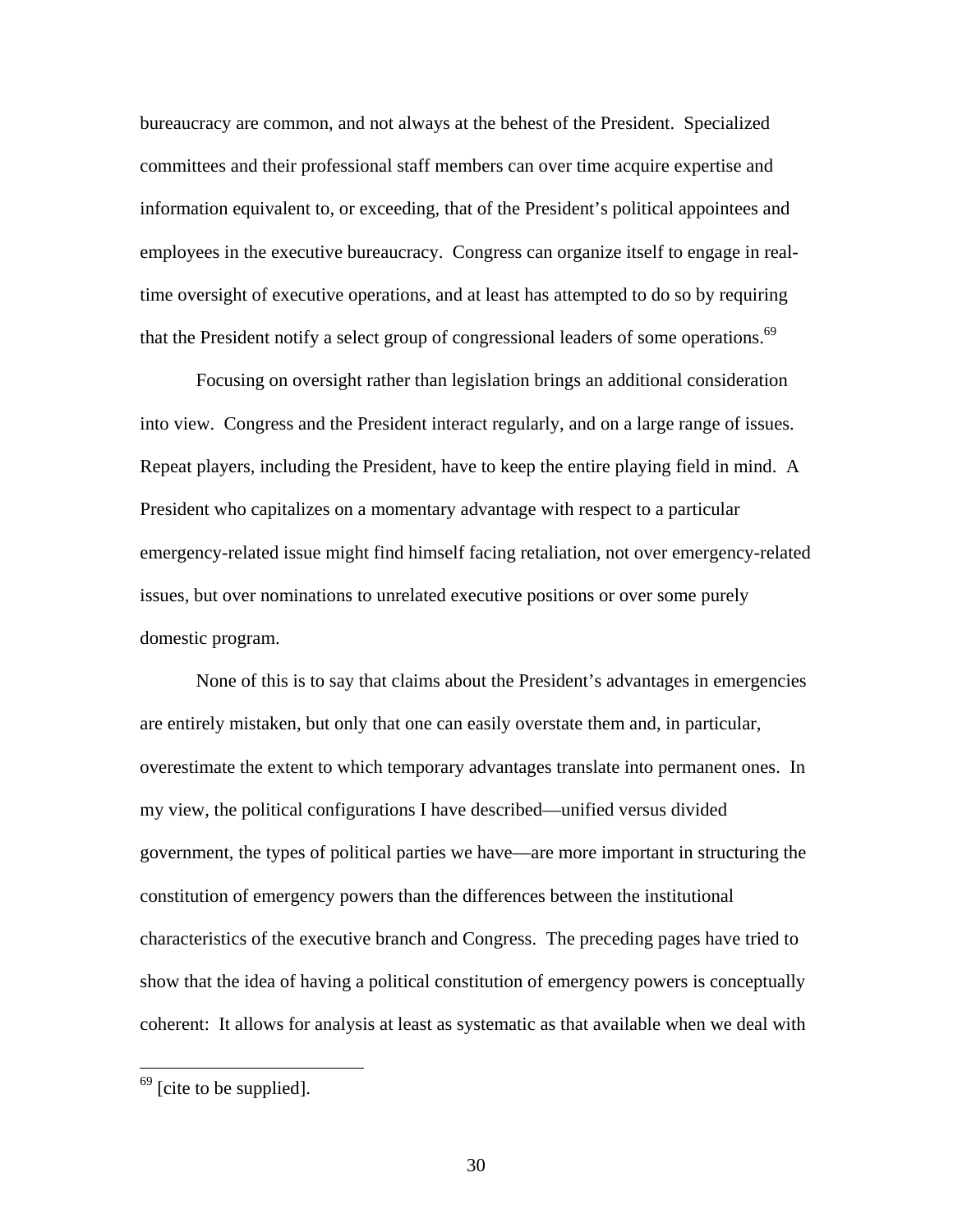a legalized constitution, and draws upon structures embedded in the written constitution nearly as firmly as the document's words themselves.

## **Conclusion**

Is the political constitution of emergency powers that we seem to have normatively attractive? To some extent one cannot answer that question without addressing the most general questions about the attractiveness of a legalized constitution: How often, and on what issues of how much importance, will courts enforce the *legalized* constitution appropriately (from one's own normative perspective)?<sup>70</sup> To the extent that narrower questions are possible, I would observe that the political constitution of emergency powers deals with *who* as between President and Congress gets to make substantive decisions. It does not deal with whether those decisions, once made, are consistent with what I earlier called substantive constitutional norms, most importantly the individual rights protected by the Constitution. Nor does it deal with the distribution of decision-making authority between the political branches on the one side and the courts on the other.<sup>71</sup> Senator Specter asserted that the courts would hold

 $\overline{a}$ 

<span id="page-30-1"></span> $<sup>71</sup>$  Except that the political constitution excludes the courts from deciding what the</sup> Constitution prescribes to be the distribution of power between the President and Congress. That exclusion might result from a definition of what the political constitution is, or, as I would prefer, from an analysis of the Constitution that produces the conclusion that the Constitution prescribes no distribution of power at all, but only sets up a framework of political contestation over that question.

<span id="page-30-0"></span><sup>70</sup> The best analysis of which I am aware is Wojciech Sadurski, *Judicial Review and the Protection of Constitutional Rights*, 22 OX. J. LEG. STUD. 275 (2002).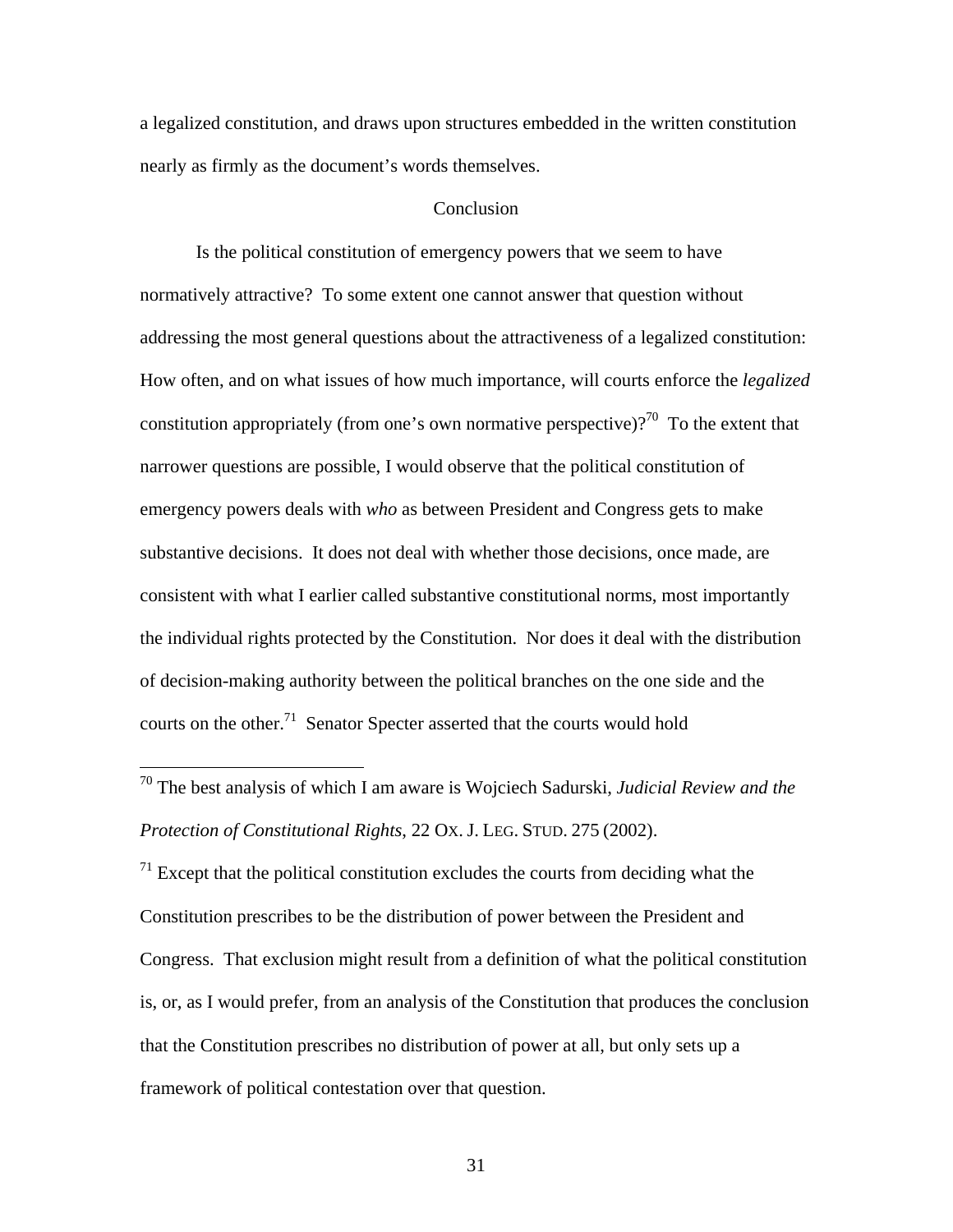unconstitutional some of the restrictions on the availability of habeas corpus contained in the military tribunals statute. He might be right, or he might be wrong, but the political constitution of emergency powers does leave *that* constitutional question to the courts. Similarly with the statute's provisions dealing with the admissibility of evidence before such tribunals: The provisions may be unconstitutional in some applications, and the political constitution of emergency powers allows the courts to so hold. The political constitution of emergency powers can fit comfortably with a legalized constitution of individual rights. $^{72}$ 

Justice Stevens ended his opinion in *Hamdan* with a paean to the Rule of Law.[73](#page-31-1)  Many of those who thought that the President's military commissions were unconstitutional have similar qualms about the Military Commissions Act.<sup>74</sup> But, if

1

<http://leahy.senate.gov/press/200609/092806c.html> (visited Nov. 15, 2006).

<span id="page-31-0"></span> $72$  The fit might be comfortable, but the entire ensemble might be distasteful to those who believe that only a fully legalized constitution is likely to be normatively attractive.  $^{73}$  126 S.Ct. at 2798.

<span id="page-31-2"></span><span id="page-31-1"></span><sup>74</sup> *See* Press Release, Center for Constitutional Rights, "Center for Constitutional Rights Aruges to Court that Military Commissions Act is Unconstitutional" (Nov. 2, 2006), *available at* [http://www.ccr-](http://www.ccr-ny.org/v2/reports/report.asp?ObjID=SHznm0ARDp&Content=881)

[ny.org/v2/reports/report.asp?ObjID=SHznm0ARDp&Content=881](http://www.ccr-ny.org/v2/reports/report.asp?ObjID=SHznm0ARDp&Content=881) (visited Nov. 15, 2006); Press Release, Sen Patrick Leahy, Leahy Opposes "Flagrantly Unconstitutional" Military Commission Bill (Sept. 28, 2006), *available at*